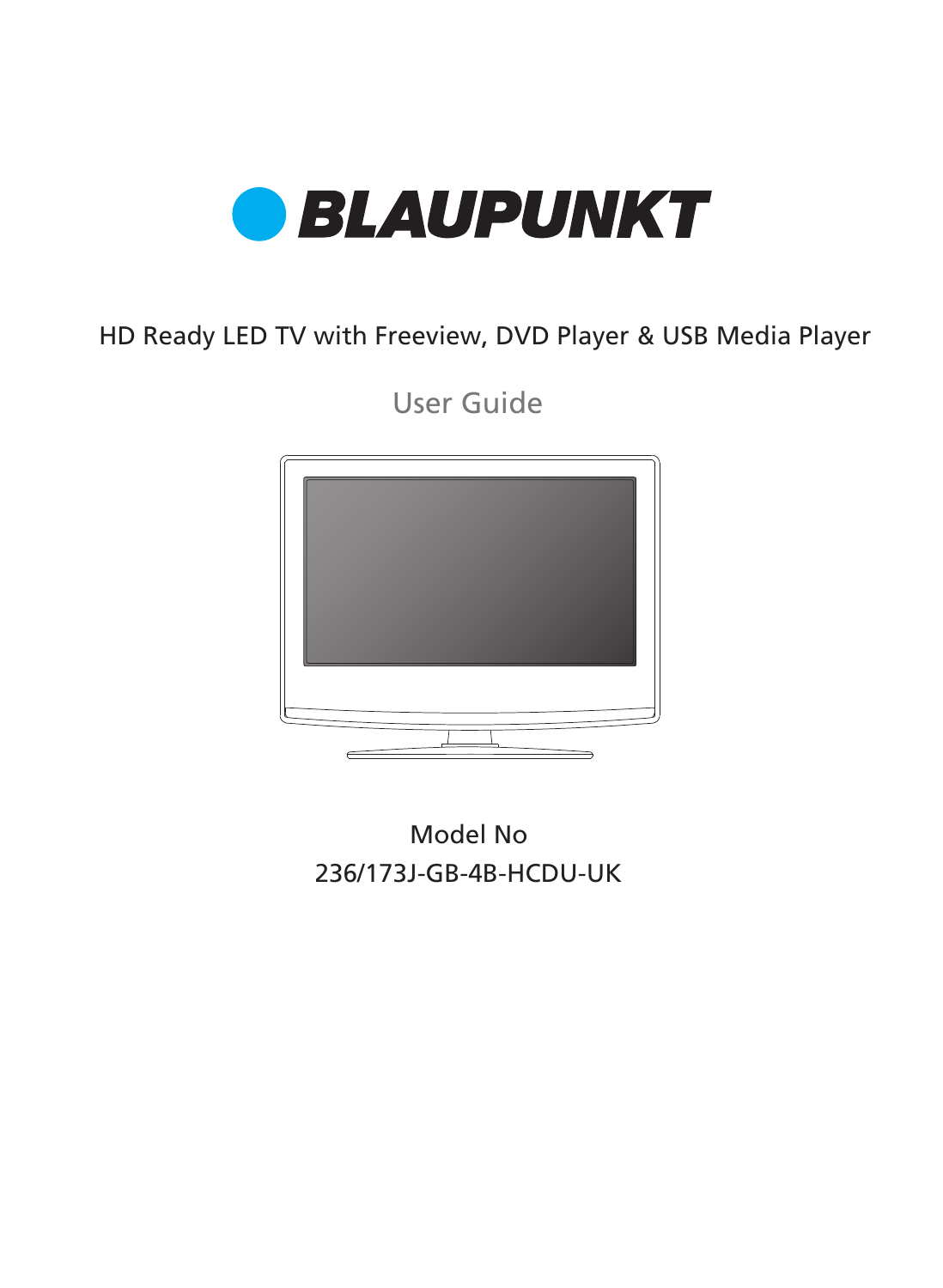## **Important safety instructions**



**Please, read these safety instructions and respect the following warnings before the appliance is operated:**

- $\bullet$  This TV with the weight of more than 20 kg must be lifted and carried by at least two people.
- Be careful! This TV does not contain any parts which could be repaired by the user. In case of a fault, contact the producer or the authorized service. The contact with certain parts inside the appliance might endanger your life. The guarantee is not provided for the faults caused by non-professional interactions!
- $\bullet$  Do not remove the rear part of the appliance.

#### In order to prevent fire spread, always keep candles and other open flames away from this product.



- $\blacktriangleright$  This appliance is designed for receiving and reproduction of video and sound signals. Any other use is strictly forbidden.
- $\blacktriangleright$  The ideal distance to watch TV is approximately five times the diagonal of the screen. The light striking upon the screen from other light sources can cause reflections and make the quality of the picture worse.
- $\blacktriangleright$  Please, ensure the sufficient ventilation and appropriate distance of the appliance from other pieces of furniture.
- $\blacktriangleright$  The TV set is designed exclusively for the operation in a dry place. When using the appliance outside, please, make sure it is protected against moisture (rain, splashing water). Never expose the appliance to moisture.
- $\bullet$  Do not place any containers with water on the appliance, such as vases, etc. These containers might get pushed over, which would endanger electric safety. Place the appliance exclusively on flat and stable surfaces. Do not place any objects such as newspaper or blankets, etc. on or under the appliance.
- $\bullet$  Make sure the appliance does not stand on any power cables as they might get damaged. Mobile phones and other devices such as WLAN adapters, monitoring cameras with wireless signal transmission, etc. might cause electromagnetic interference and they should not be placed near the appliance.
- $\bullet$  Do not place the appliance near heating elements or in a place with direct sunshine as it has a negative effect on cooling of the appliance. Heat storage is dangerous and it

can seriously reduce the lifetime of the appliance. In order to ensure the safety, ask the qualified person to remove the dirt from the appliance.

- $\blacktriangleright$  Try to prevent the mains cable or (if it is part of delivery) mains adapter damage. The appliance can only be connected with a supplied mains cable/adapter.
- Storms are dangerous for all electric appliances. If the mains or aerial wiring is struck by the lightening, the appliance might get damaged, even if it is turned off. Thus you should disconnect all the cables and connectors of the appliance before the storm.
- $\bullet$  To clean the screen of the appliance use only a damp and soft cloth. Use only clean water, never detergents or in no case dissolvents.

#### **Warning:**

- Never connect any external devices to a live appliance. Switch off not only the TV but also the devices which are being connected! Plug the appliance plug into the wall outlet after connecting the external devices and the aerial!
- Always make sure there is free access to the appliance main switch and to its mains plug.
- $\blacktriangleright$  The appliance is not designed for a use in a workplace fitted with monitors.
- $\bullet$  The systematic use of headphones at high volume might lead to irreversible hearing damage.
- Ensure environmental disposal of this appliance and any components including batteries. When in doubt, please, contact your local authority for details of recycling.
- While installing the appliance, do not forget that furniture surfaces are treated with various varnishes, plastics, etc. or they might be polished. The additions contained in these products might cause destruction of base material of appliance stand. This will result in the holdovers of this material stuck to the furniture surface, which are difficult to remove, if not even impossible.
- The screen of your TV responds to the top quality requirements and it was checked in details for accidental faulty pixels several times. Due to the technological properties of the manufacturing process, it is not possible to eliminate the existence of a small number of faulty points on the screen for 100% (even with maximum care while production provided). These faulty pixels are not considered faults in terms of guarantee conditions, if their extent is not greater than the boundaries defined by DIN norm.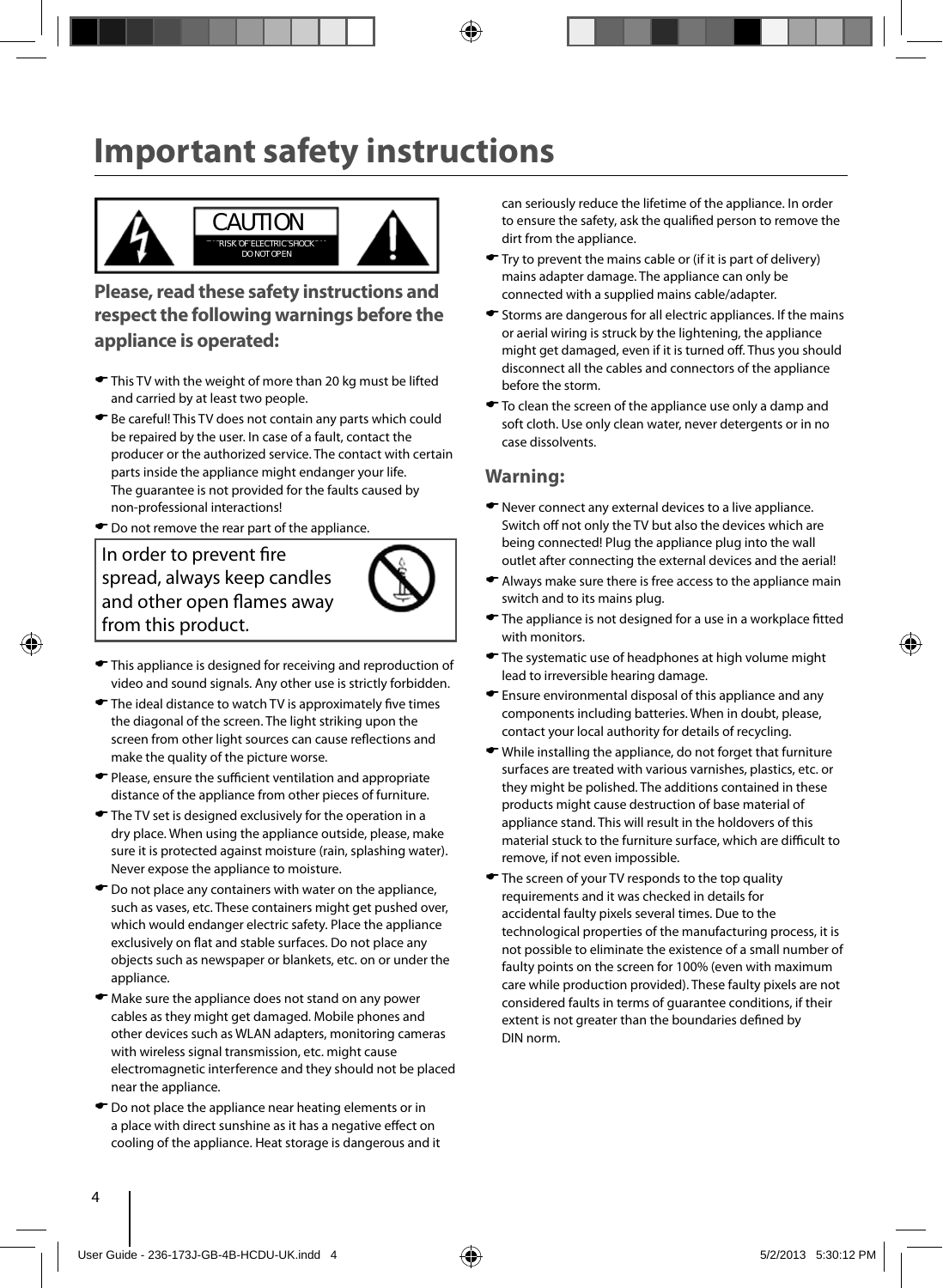### **Important information regarding use of video games, computers, captions and other fi xed image displays.**

- $\blacktriangleright$  The extended use of fixed image program material can cause a permanent "shadow image " on LCD screen (this is sometimes incorrectly referred to as "burnout to the screen" ). This shadow image is then permanently visible on the screen in the background. It is a partly irreversible damage. You can avoid such a damage by respecting the following instructions:
- $\bullet$  Reduce the brightness/contrast setting to a minimum viewing level.
- $\bullet$  Do not display the fixed image for a long period of time. Avoid displaying of:
	- » Teletext time and charts,
	- » TV/DVD menu, e.g. DVD contents,
	- In the "Pause" mode (hold): Do not use this mode for a long time, e.g. while watching a DVD or a video.
	- » Turn off the appliance if you are not using it.

#### **Batteries**

- $\bullet$  Observe the correct polarity when inserting the batteries.
- $\bullet$  Do not expose batteries to high temperatures and do not place them on locations where the temperature might increase quickly, e.g. near the fire or on the direct sunshine.



- $\bullet$  Do not expose batteries to excessive radiant heat, do not throw them into the fire, do not disassemble them and do not try ato recharge unrechargeable batteries. They could leak out or explode.
	- » Never use different batteries together or mix new and old ones.
	- » Dispose of batteries in an environmentally friendly way.
	- » Most of the EU countries regulate the disposal of batteries by law.

#### **Product disposal**

Waste electrical products should not be disposed of with household waste. Separate disposal facilities exist. Check with your Local Authority or retailer for recycling advice.



#### **CAUTION:**

THIS UNIT IS A CLASS 1 LASER PRODUCT. HOWEVER THIS UNIT USES A VISIBLE LASER BEAM WHICH COULD CAUSE HAZARDOUS RADIATION EXPOSURE IF DIRECTED. BE SURE TO OPERATE THE PLAYER CORRECTLY AS INSTRUCTED. WHEN THIS UNIT IS PLUGGED INTO THE WALL OUTLET, DO NOT PLACE YOUR EYES CLOSE TO THE OPENINGS TO LOOK INTO THE

INSIDE OF THIS UNIT. USE OF CONTROLS OR ADJUSTMENTS OR PERFORMANCE OF PROCEDURES OTHER THAN THOSE SPECIFIED HEREIN MAY RESULT

IN

HAZARDOUS RADIATION EXPOSURE.

DO NOT OPEN COVERS AND DO NOT REPAIR YOURSELF. REFER SERVICING TO QUALIFIED PERSONNEL.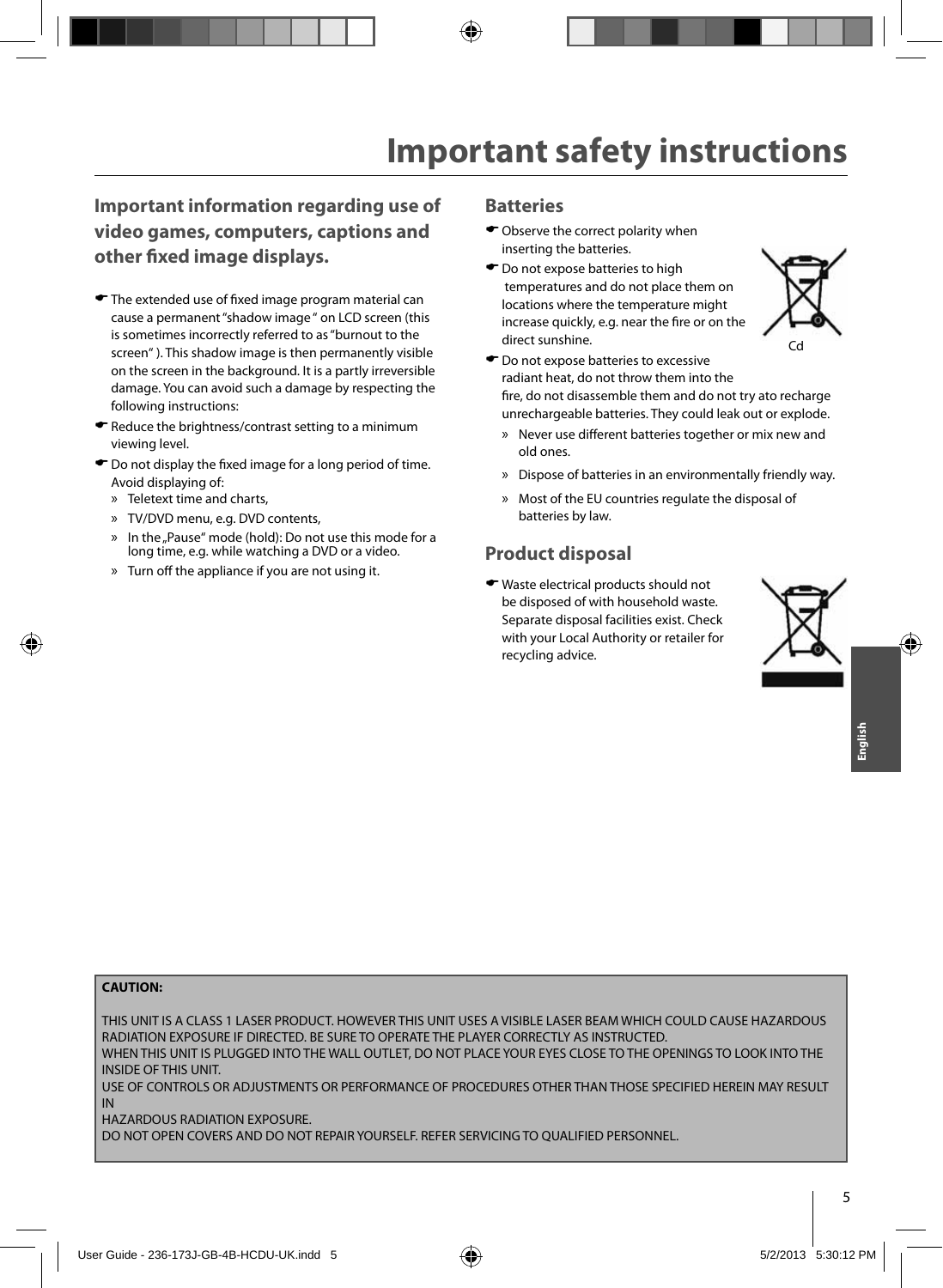## **Contents**

| Operating the TV with a universal or Sky (bskyb) remote control 22 |  |
|--------------------------------------------------------------------|--|
|                                                                    |  |
|                                                                    |  |
|                                                                    |  |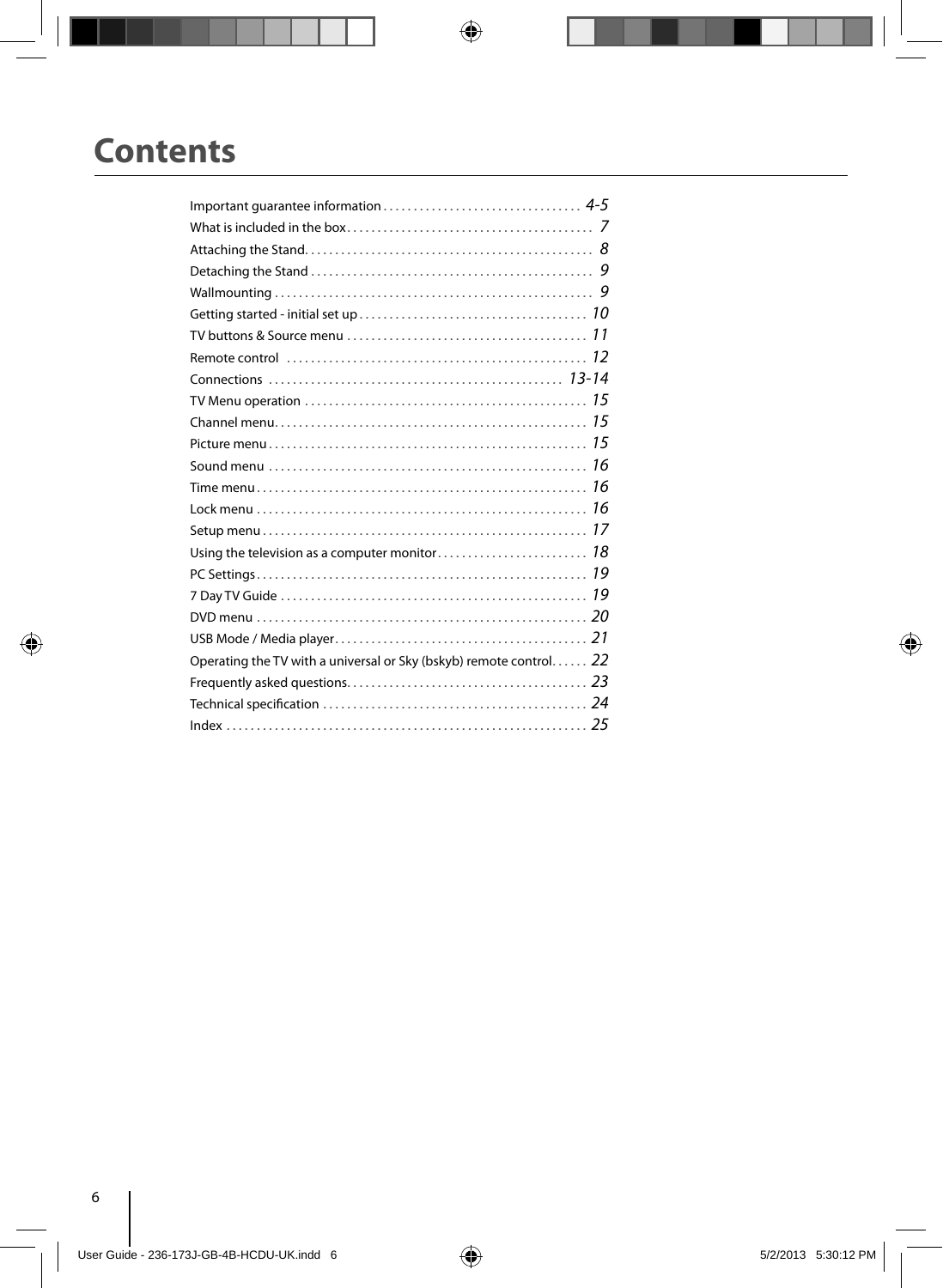## Accessories

Supply of this TV includes following parts:



Please save your packaging as you will need this in the event of warranty/service repair or support. We are unable to carry out warranty/service if you are unable to package it correctly. The safest way to package your item in the event of warranty/service repair is in it's original box/packaging.

1 x User Guide

**BLAUPUNKT**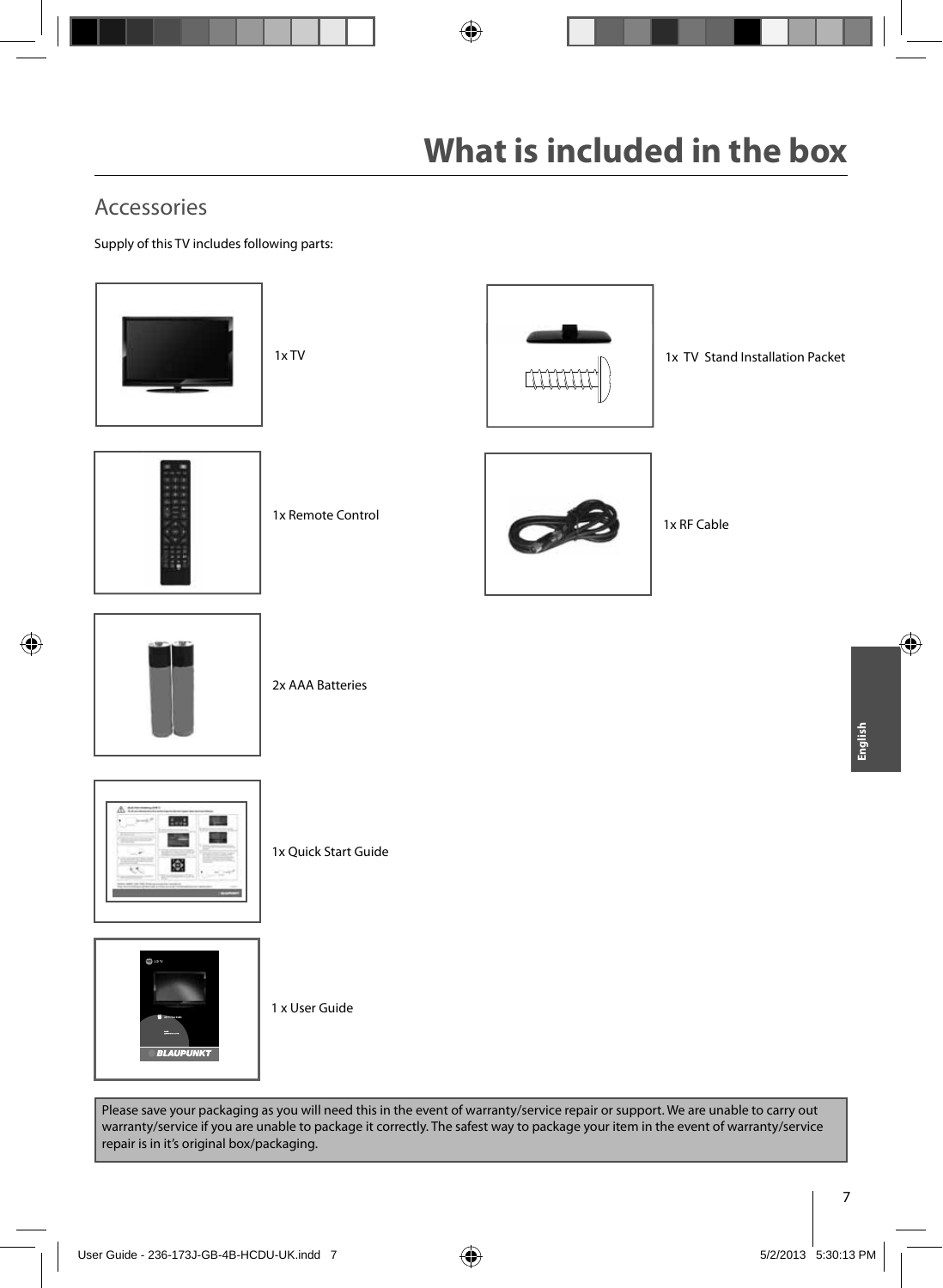# **Attaching the stand**

To complete the stand installation you will need a Phillips screw driver.

Place the TV set on a flat and clean surface with the panel facing downwards to avoid damage.



(fig.1) Attach the stand neck (b) to the rear of the TV set (a)



(fig.2) Secure the neck to the TV by using the (c) 4 x M4x10 (M4x8) screws provided



(fig.3) Insert the TV into the stand at 45 degrees (d). Twist the TV into the CLOSE position until it clicks into place (e).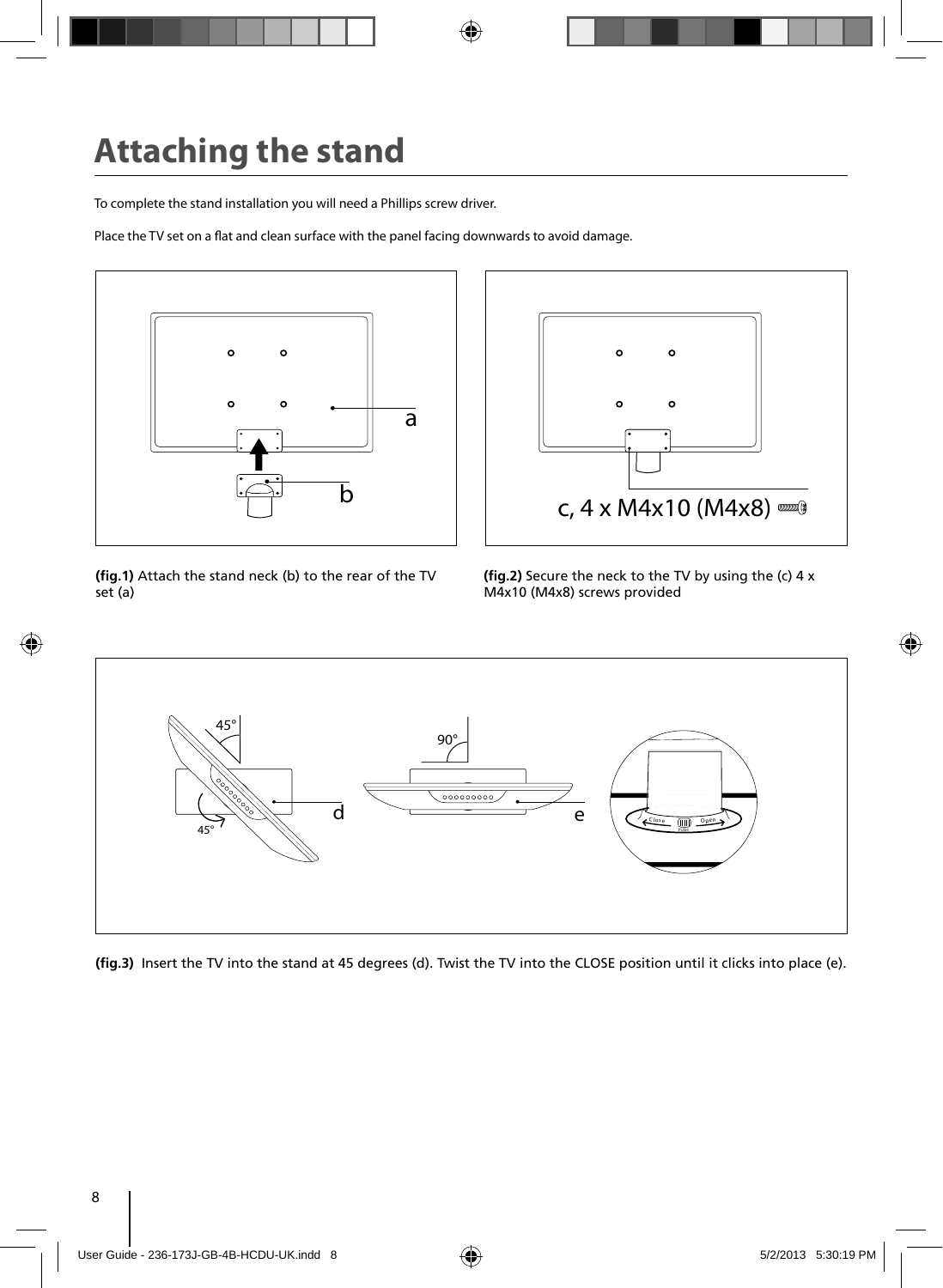To detach the stand please remove the 4 screws highlighted below and remove the stand from the rear of the TV set.



### **Wall mounting the TV**

- 1. Remove the four screws
- 2. The wall mount can now be easily attached to the mounting holes on the rear of the TV. These holes are indicated in the picture below.



For optimum viewing, if wall mounting the TV higher than eye level, the TV should be tilted downwards so that the TV's screen is 'face on'. See fig 1 and 2

Important - If you mount this television on the wall, use only the screws holes for wall mounting. Using other screws can cause irreparable damage to internal components.

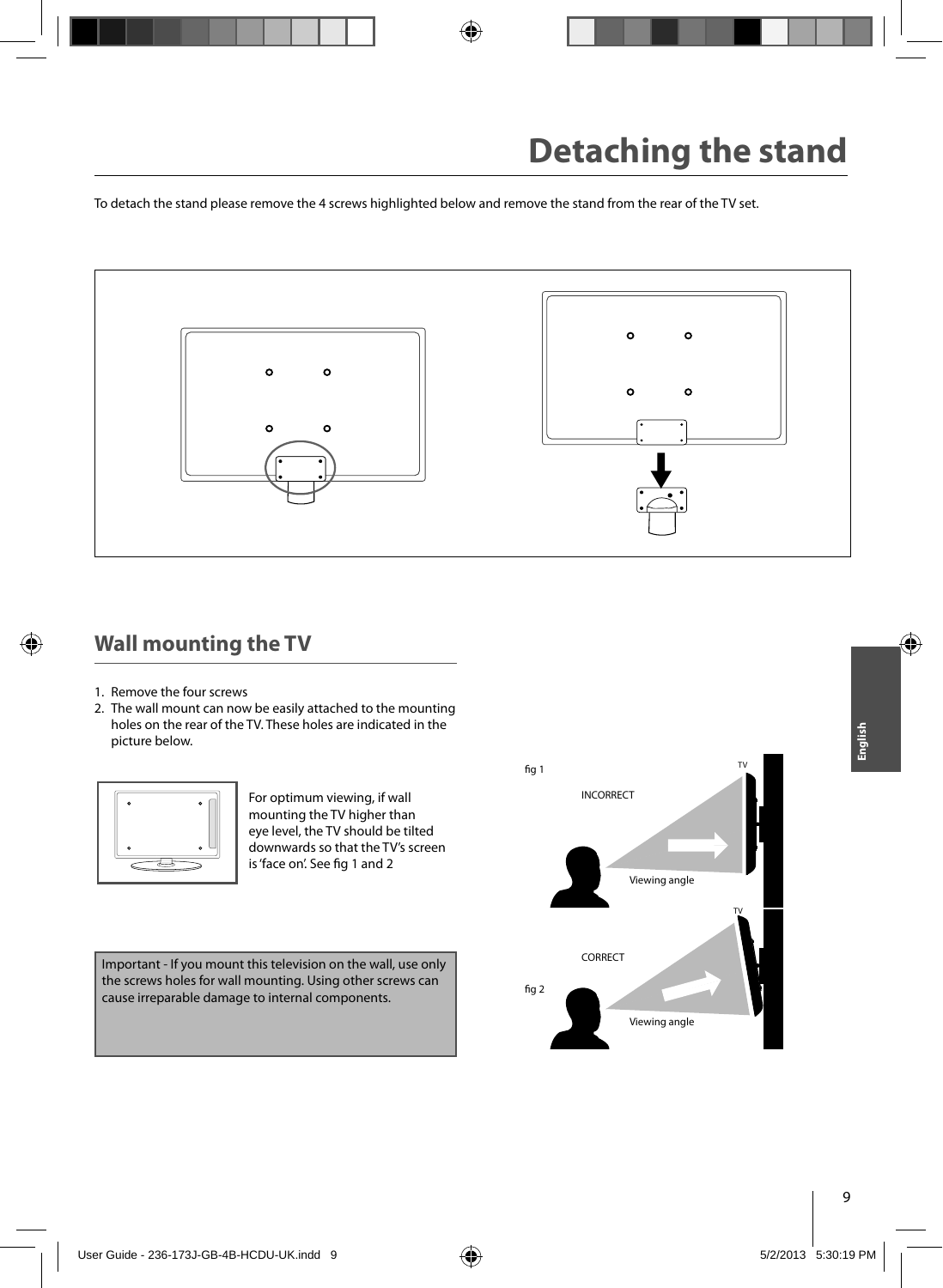# **Getting started - initial set up**

- 1. Using the RF cable supplied, connect the TV to the TV Aerial wall socket (Fig A).
- 2. Connect the power cable to the Electrical outlet (Fig B).



3. Turn on the device with marked ON/OFF switch



4. Insert the batteries supplied into the Remote control and press the Standby button to power on the TV.



## **How to connect a signal booster**

5. You will now be welcomed with the initial set-up screen. If it does not appear, on the remote control, please press [MENU] then 8-8-8-8 and the menu will appear. Press OK on the remote control and tuning will start.



6. After tuning the following screen will appear.

| <b>Auto Tuning Status</b>                                                                                                                                                                                                                                                           |  |
|-------------------------------------------------------------------------------------------------------------------------------------------------------------------------------------------------------------------------------------------------------------------------------------|--|
| Analogue Channels found                                                                                                                                                                                                                                                             |  |
| Digital Channels found                                                                                                                                                                                                                                                              |  |
| Radio Channels found                                                                                                                                                                                                                                                                |  |
| Data Channels found                                                                                                                                                                                                                                                                 |  |
| Congratulations. You have completed<br>the tuning process. Press OK to Exit.                                                                                                                                                                                                        |  |
| Note: If not all the channels were found, please try<br>connnecting a signal booster between the TV's RF input and<br>your TV aerial wall socket to improve the signal quality being<br>received by the TV. Alternatively, upgrade your Aerial to a<br>'High Gain' digital version. |  |
| OK                                                                                                                                                                                                                                                                                  |  |
|                                                                                                                                                                                                                                                                                     |  |



If you are missing channels, the reason for this is likely to be signal strength, you should consider connecting signal booster and re-tuning the TV.

As part of our ongoing development to reduce power consumption, we have added an extra function to this Television called 'Ecohome' (you will see this during the first time installation set up). Power consumption using the Ecohome function is approximately 15% lower than some other modes. The picture brightness is reduced using the Ecohome function. If this function is not suitable for your viewing environment, you can select other modes as necessary. (Please note, 'Professional' mode is for optimum default picture settings, however, power consumption is approximately 15% higher than 'Ecohome' mode) Please refer to the user guide section 'Picture settings' in order to change the mode to one that maybe more suitable for your environment. There is also a shortcut button on the remote control called 'P-Mode' should you wish to change to another mode.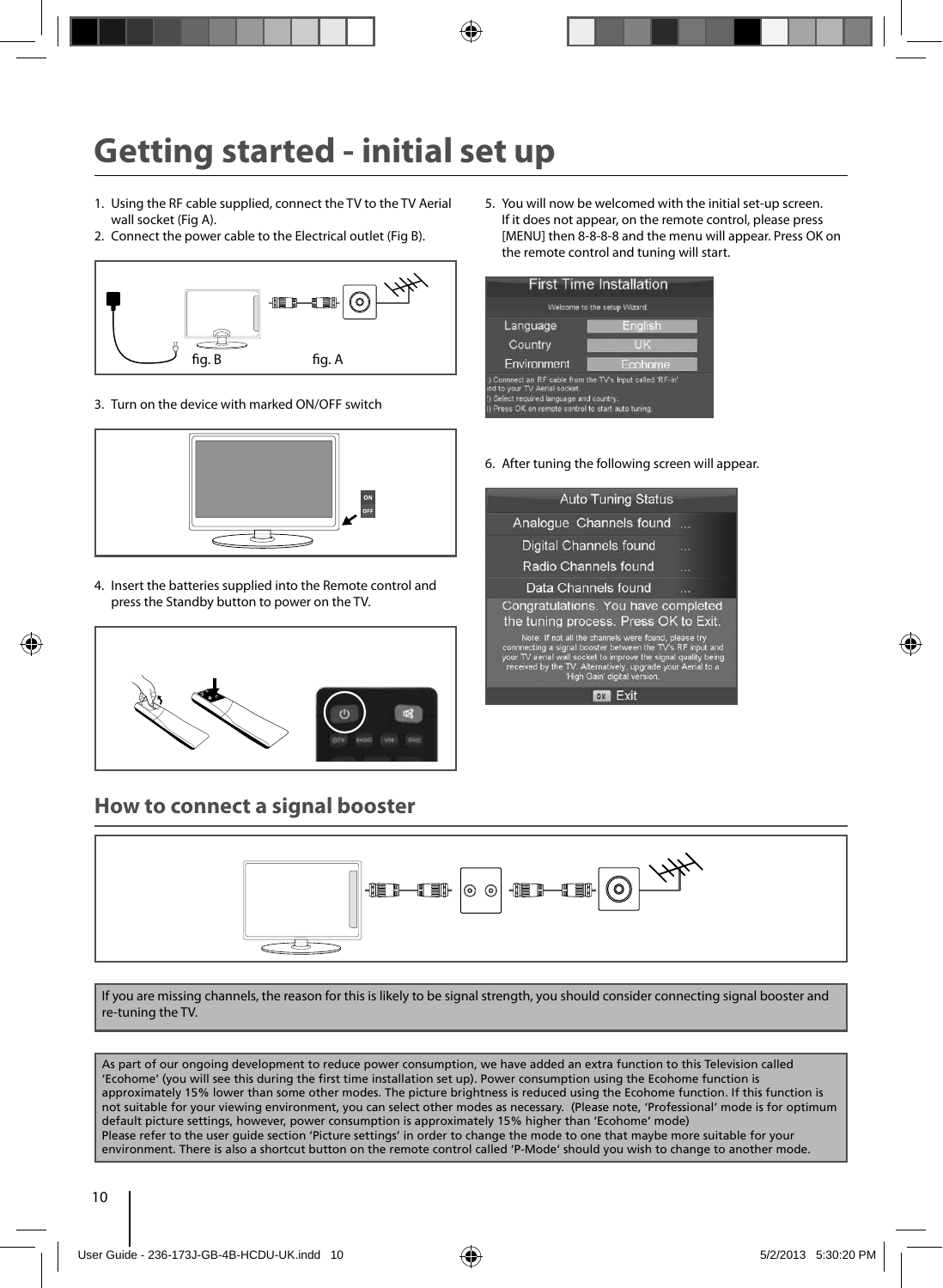## **TV buttons & Source menu**



| 1              | Eject                                |
|----------------|--------------------------------------|
| $\overline{2}$ | Play/Pause                           |
| 3              | Volume up and menu right             |
| 4              | Volume down and menu left            |
| 5              | Programme/Channel up and menu up     |
| 6              | Programme/Channel down and menu down |
| $\overline{7}$ | Displays Menu/OSD                    |
| 8              | Displays the input source menu       |
|                | <b>Standby Power On/Off</b>          |

#### Choosing Mode Input/Source

To switch between the different input/connections.

a) Using the buttons on the remote control:

- 1. Press [SOURCE/ AV] The source menu will appear.
- 2. Press [▼] or [▲] to select the input you require.
- 3. Press [OK].

b) Using the buttons on the Television:

- 1. Press [SOURCE].
- 2. Scroll up / down using CH+/ CH- buttons to the input/ source you require.
- 3. Press Vol+ to change input/source to the one selected.

| <b>Input Source</b> |
|---------------------|
| <b>FREEVIEW</b>     |
| ANAL OGUE           |
| <b>COMPONENT</b>    |
| <b>VGA/PC</b>       |
| HDMI <sub>1</sub>   |
| HDMI <sub>2</sub>   |
| <b>VIDEO</b>        |
| <b>USB MEDIA</b>    |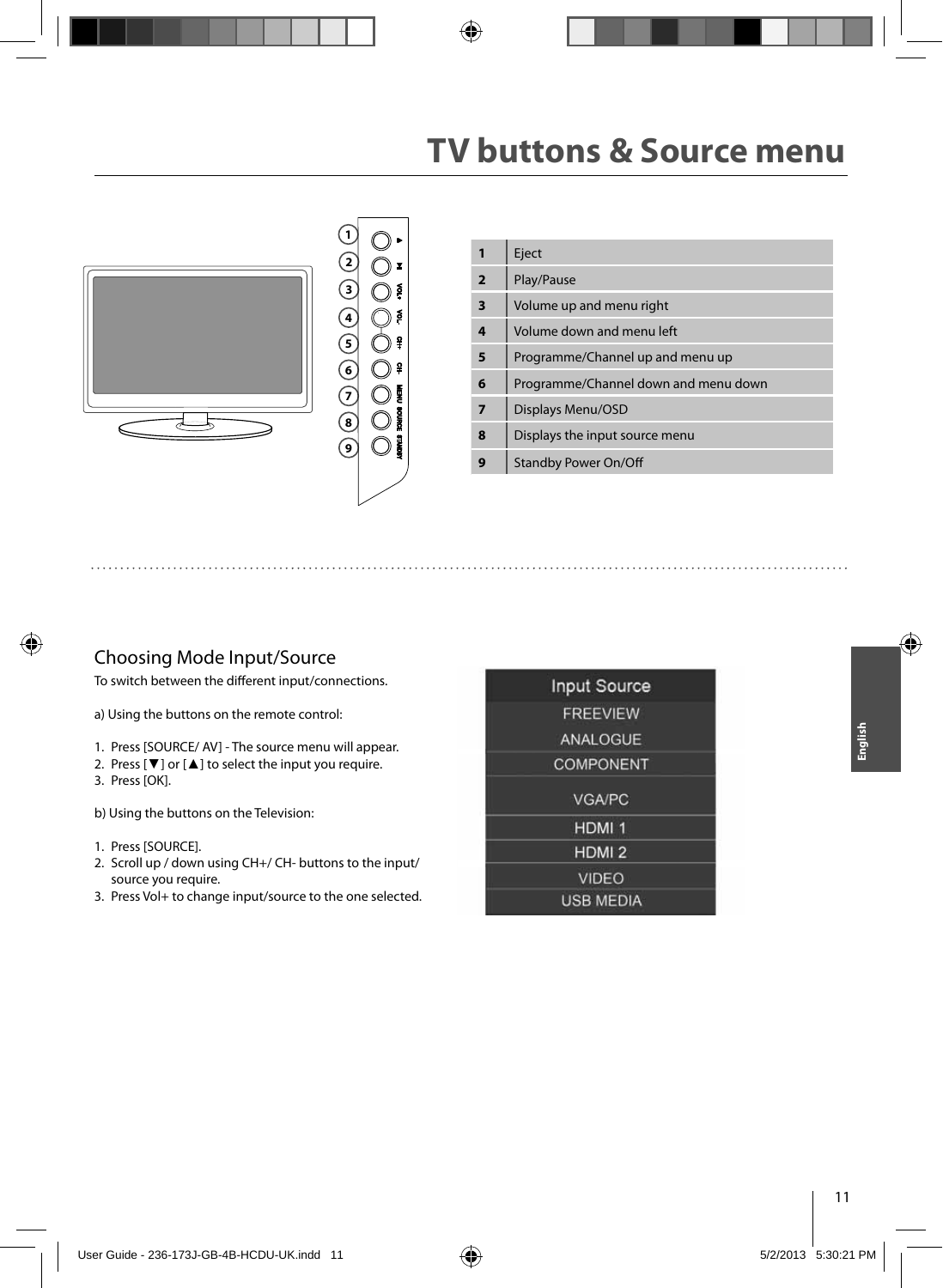# **Remote control**

## **TV with USB**

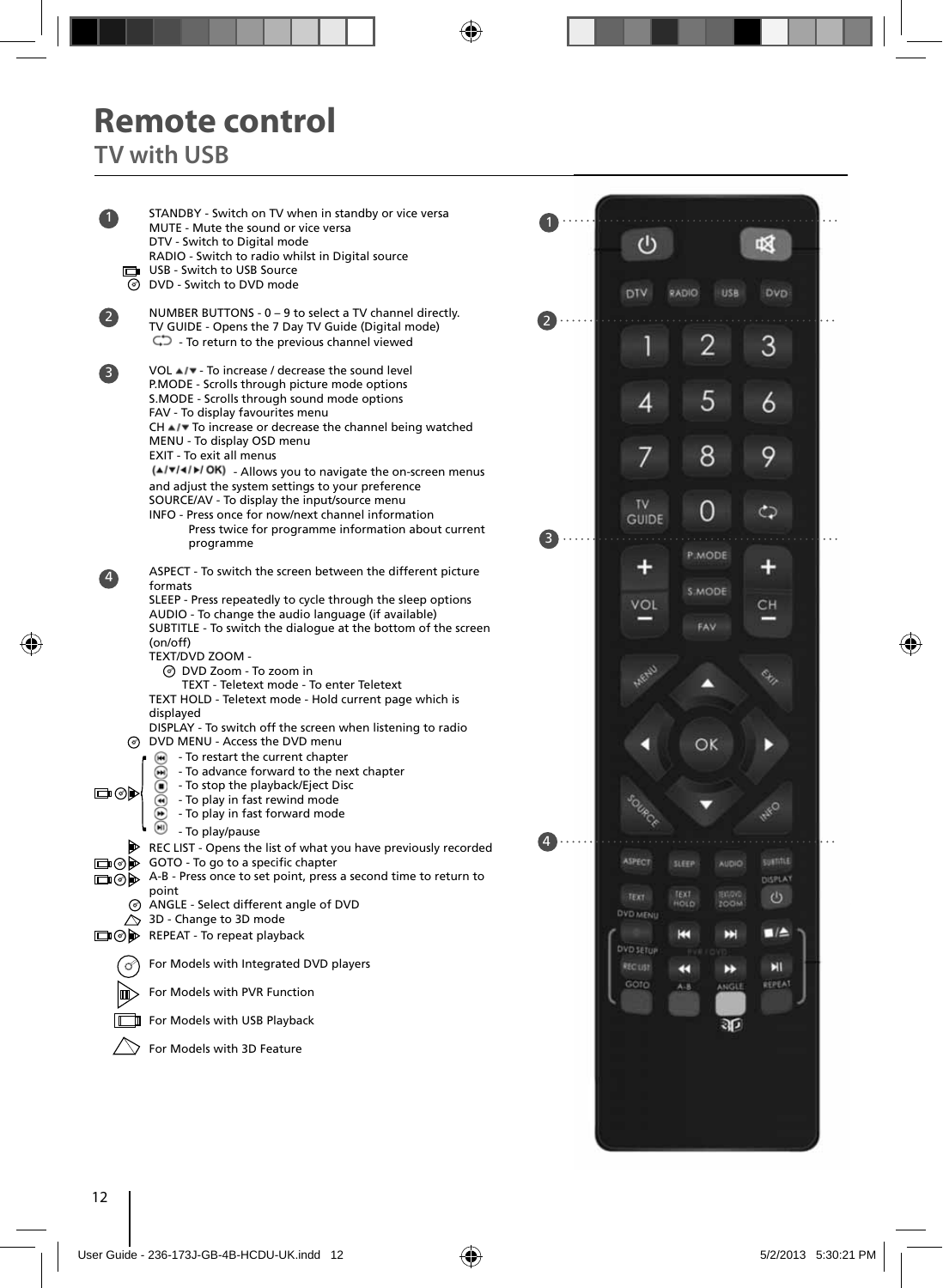### Connections

| п                       | HDMI <sub>2</sub> in | <b>HDMI</b> input             | 7              | <b>VGA(PC) Audio in</b> | 3.5mm PC Audio in          |
|-------------------------|----------------------|-------------------------------|----------------|-------------------------|----------------------------|
|                         | <b>USB</b>           | Port USB                      | 8              | <b>YPbPr</b>            | <b>HDMI</b> input          |
| $\overline{\mathbf{3}}$ | <b>EARPHONES</b>     | 3.5mm Earphone output         | $\overline{9}$ | AV in                   | Audio/Video Input          |
| $\overline{4}$          | CI Card IN           | Common Interface Module Input | 10             | <b>RF</b> in            | RF / TV Aerial input       |
| 5                       | HDMI 1 in            | <b>HDMI</b> input             | 11             | <b>COAX Audio Out</b>   | <b>Digital Coax Output</b> |
| 6                       | <b>VGA(PC) In</b>    | <b>VGA-PC input</b>           |                |                         |                            |

| 7  | <b>VGA(PC)</b> Audio in | 3.5mm PC Audio in          |
|----|-------------------------|----------------------------|
| 8  | <b>YPbPr</b>            | <b>HDMI</b> input          |
| 9  | AV in                   | Audio/Video Input          |
| 10 | <b>RF</b> in            | RF / TV Aerial input       |
| 11 | <b>COAX Audio Out</b>   | <b>Digital Coax Output</b> |
|    |                         |                            |

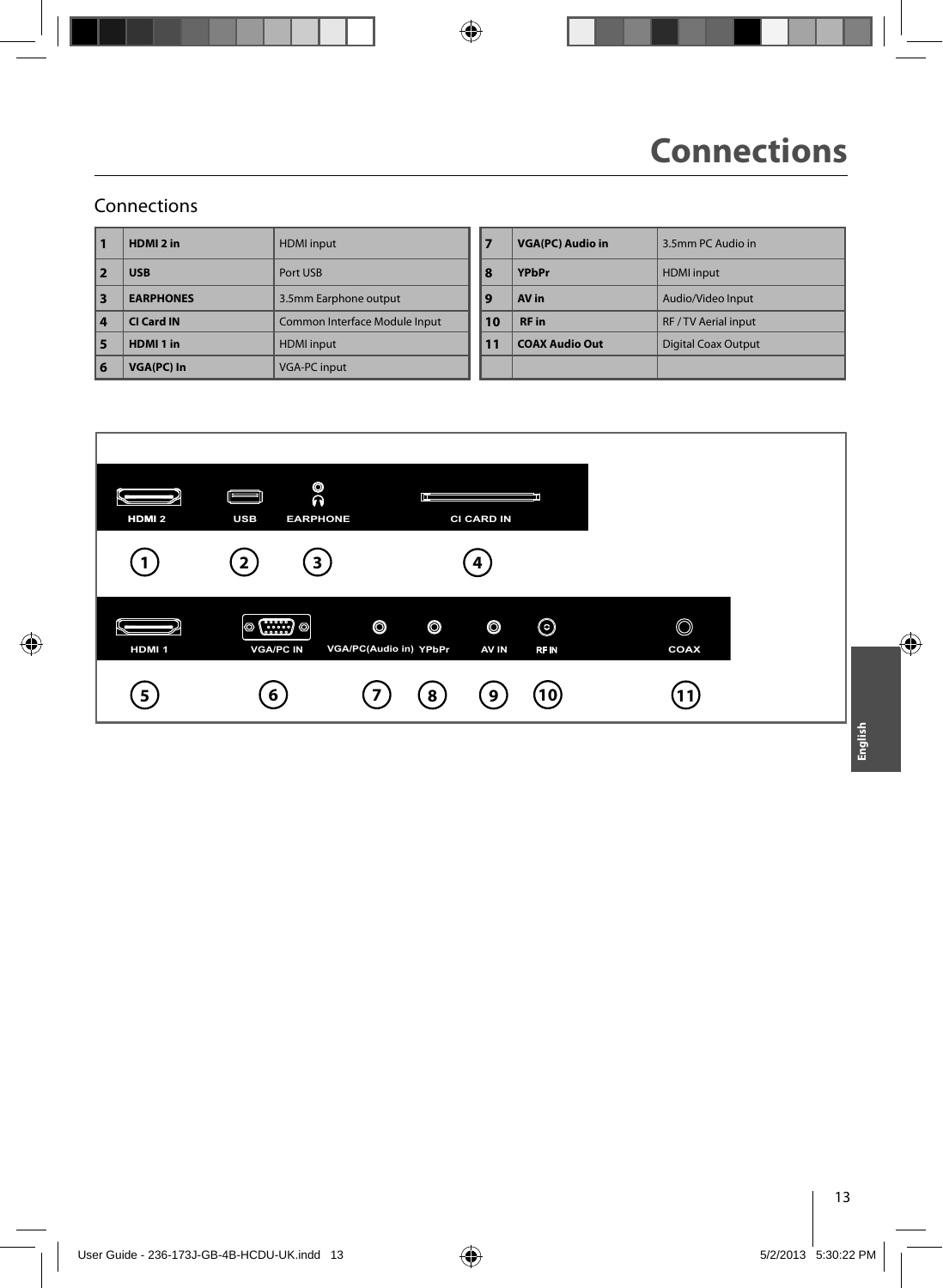### Connecting a DVD Player/Recorder, Video Recorder or Cable/Satellite Box

TVs Input/Source should be set to SCART.



### Connecting a Camcorder, Camera or Games Console

TVs Input / Source should be set to Video.



### Connecting a High Definition (HD) Device

Option 1 - via HDMI to HDMI cable

A HDMI cable can output both video and audio and enables you to enjoy digital-quality video and audio with minimal loss of quality.

TVs Input/Source should be set to HDMI.



Option 2 - via Component cable.

If you are supplied with a cable from the device which has RED, GREEN, BLUE, RED & WHITE connectors you must use included YPbPr to MINI YPbPr cable adaptor to connect via Component (for picture) and by phono cable (for sound). TVs Input / Source should be set to Component.

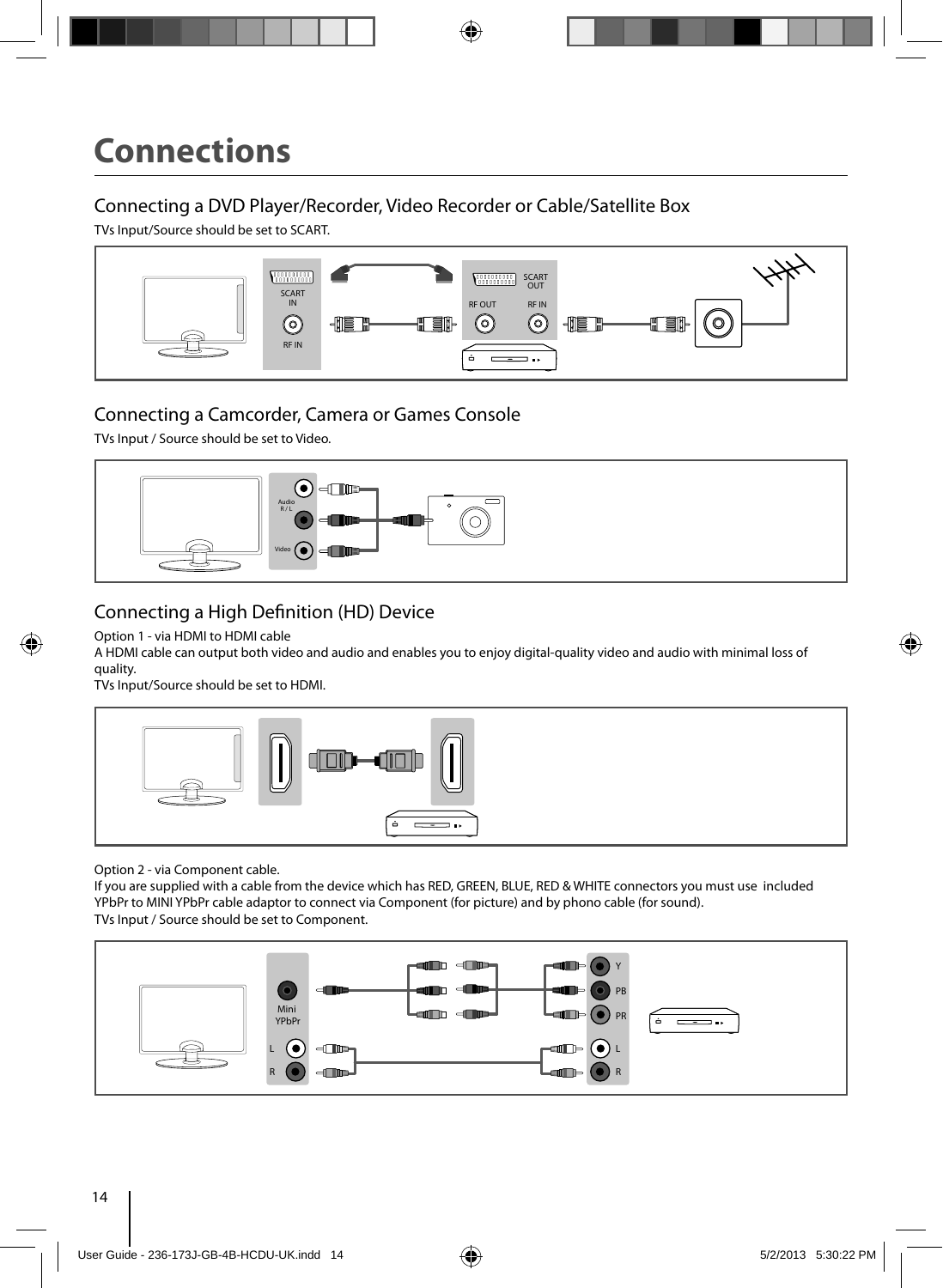## **TV Menu Operation**

To access this menu, press [MENU] button on the remote control. To enter a menu press [OK]



If you wish to make changes to any of the default settings, use the scroll  $(A/\nabla/\nabla)$  buttons. To confirm any settings press [OK] button.

To exit this menu at anytime, press [EXIT] button.

## **Channel menu**



**Auto Tuning** - Allows you to retune the television for all digital channels, digital radio stations and analogue channels.

**ATV Manual Tuning** - Allows you to manually tune your analogue signal.

**Freeview Manual Tuning** - Allows you to manually tune your digital signal.

**Programme Edit** - Allows you to delete, skip and add favourite channels.

|                        | Programme Edit |
|------------------------|----------------|
| 1 BBC1                 | and.           |
| $2$ BBC <sub>2</sub>   | . Effe-        |
| $3$ ITV1               | 187            |
| 4 Channel 4            | 10791          |
| 5 five                 | 1894           |
| $6. \overline{B}$ BBC3 | (177)          |
| 7 BBC4                 | 100            |
| B ITV2                 | -sty.          |
| 9 SKY1                 | <b>CFE</b>     |
| <b>10 SKY2</b>         | . pre-         |
| Detete                 | s u            |
| O OK                   |                |

**Schedule List** - Lists your programme reminders. **Signal Information** - Displays signal strength and quality information.

**CI Information** - Pay per view services require a "smartcard" to be inserted into the TV. If you subscribe to a pay per view service the provider will issue you with a 'CAM' and a "smartcard". The CAM can then be inserted into the COMMON INTERFACE PORT (CI Card In).

#### **Picture menu**

|         | 姿                | ₽ | л                                                                   | ര                                              | ê | Ħ                                                      |  |
|---------|------------------|---|---------------------------------------------------------------------|------------------------------------------------|---|--------------------------------------------------------|--|
|         | <b>PICTURE</b>   |   | Contrast<br><b>Brightness</b><br>Colour<br>Tint<br><b>Sharpness</b> | Picture Mode<br>Colour Temp<br>Noise Reduction |   | Standard<br>50<br>50<br>50<br>50<br>50<br>Normal<br>On |  |
| ._ Move | <b>EE</b> Return |   | ne.                                                                 | Select                                         |   | ton Ext                                                |  |

**Picture Mode** - Choose from the following presets.

| Standard | Default settings                                                                                                                                                                                                                                                                                                                     |
|----------|--------------------------------------------------------------------------------------------------------------------------------------------------------------------------------------------------------------------------------------------------------------------------------------------------------------------------------------|
| Dynamic  | Recommended settings for fast moving<br>pictures                                                                                                                                                                                                                                                                                     |
| Mild     | Set to be lighter in colour and less bright                                                                                                                                                                                                                                                                                          |
| Personal | Lets you manually alter all the settings                                                                                                                                                                                                                                                                                             |
| Ecohome  | Power saving mode which reduces the energy<br>used by up to 25% (by reducing the power to<br>the LED/LCD panel). In Ecohome mode, the<br>TV will switch itself to Standby mode after<br>4-5 hours in the event that the TV buttons or<br>remote control buttons are not pressed (see<br>the time menu to de-activate this function). |

**Contrast** - Switch the balance between black and white. **Brightness** - Increase or decrease the brightness of the picture. **Colour** - Increases the colour from black and white.

**Tint** - Lets you increase or decrease the level of tint within the picture.

**Sharpness** - Increase or decrease the sharpness of the picture. **Colour Temperature** - Choose from the following presets.

| Normal                                               | Default settings                  |  |  |
|------------------------------------------------------|-----------------------------------|--|--|
| Warm                                                 | Increases red within the picture  |  |  |
| Cool                                                 | Increases blue within the picture |  |  |
| Noise Reduction - Choose from the following presets. |                                   |  |  |

| Off     | Turns noise reduction off  |
|---------|----------------------------|
| Low     | Minor system adjustment    |
| Middle  | Medium system adjustments  |
| High    | Maximum system adjustments |
| Default | Default settings           |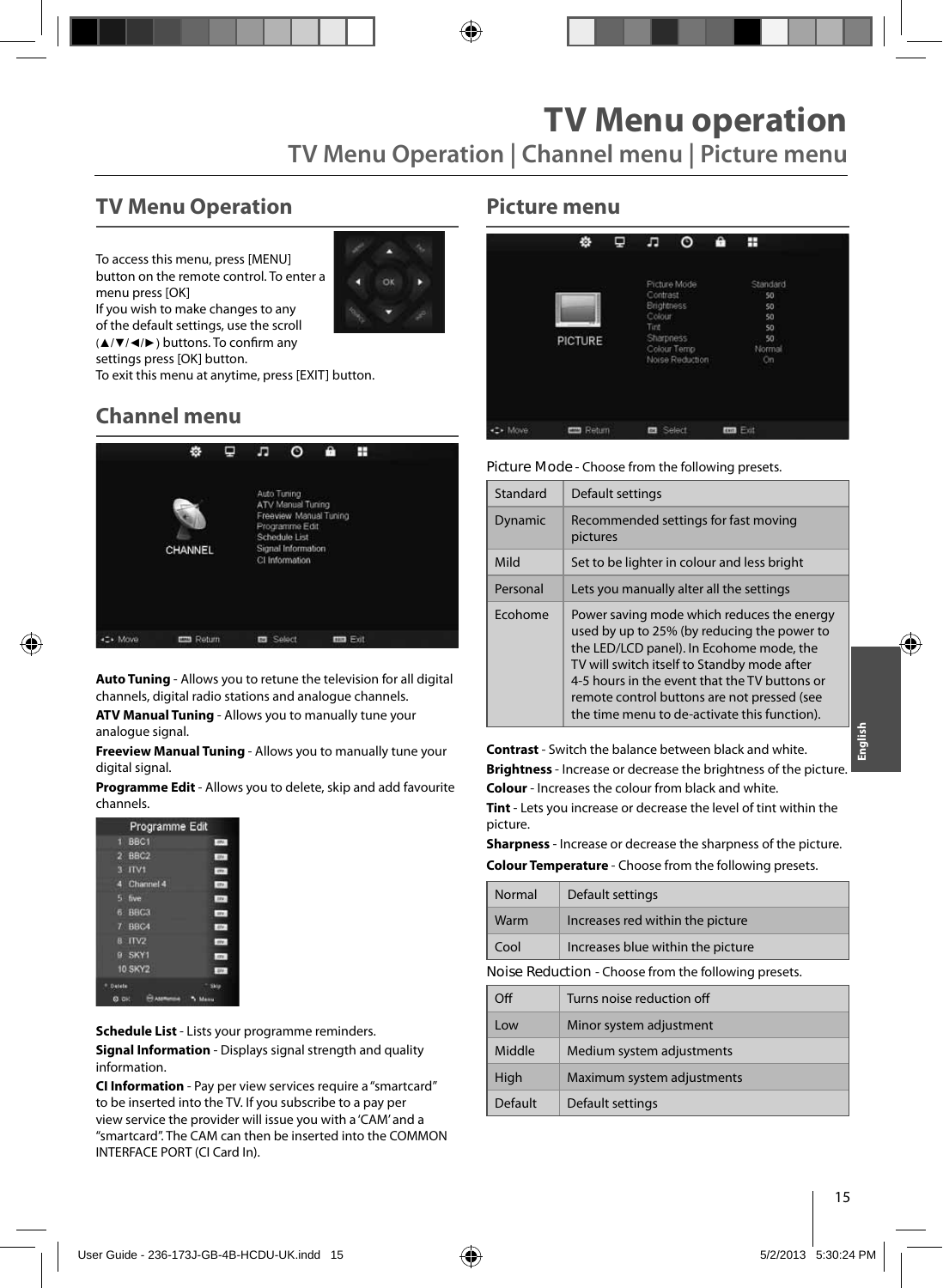## **TV Menu operation**

**Sound menu | Time menu | Lock menu**

## **Sound menu**

|         | 蓉                 | Φ | æ                                                    | $\circ$                                           | A | Ŧ                                              |  |
|---------|-------------------|---|------------------------------------------------------|---------------------------------------------------|---|------------------------------------------------|--|
|         | SOUND             |   | <b>Treble</b><br><b>Bass</b><br>Balance<br>AD Switch | Sound Mode<br>Auto Volume Level<br>Digital Output |   | Standard<br>50<br>50<br>50<br>On<br>Auto<br>50 |  |
| C+ Move | <b>EEB</b> Return |   | or                                                   | Select                                            |   | m Ext                                          |  |

**Sound Mode** - Choose from the following presets:

| Standard      | Default settings                        |
|---------------|-----------------------------------------|
| <b>Music</b>  | Emphasises music over voices            |
| Movie         | Provides live and full sound for movies |
| Personal      | Selects your personal sound settings    |
| <b>Sports</b> | Emphasises sound for sports             |

Tip: Treble and bass levels can only be adjusted when the sound mode 'Personal' is selected.

**Treble** - To adjust the amount of high frequency within the sound.

**Bass** - To adjust the amount of low frequency within the sound. **Balance** - To switch the sound between the left and right speakers.

**Auto Volume Level (AVL)** - When 'on' is selected, the volume will stay at a constant level regardless of input/source.

**Digital Output** - This is the digital COAX Audio output. Choose from the following options:

| Off        | Default settings                                                                                                                                                   |
|------------|--------------------------------------------------------------------------------------------------------------------------------------------------------------------|
| Auto       | Emphasises music over voices                                                                                                                                       |
| <b>PCM</b> | Select this option if you are connecting to a<br>Stereo Hi-fi via coax cable (Pulse-code<br>modulation (PCM) is a digital representation<br>of an analogue signal) |

**AD Switch**- This allows the user to turn AD (Audio Description) on or off (Audio Description is a service available on certain programmes. It provides a description of what is happening during the selected programme for a person who is visually impaired)

#### **Time menu**

|          | 资                | ₽ | л                                                                     | O            | ô | - 11                                                    |
|----------|------------------|---|-----------------------------------------------------------------------|--------------|---|---------------------------------------------------------|
|          | TIME             |   | Clock<br>Off Time<br>On Time<br>Time Zone<br>Sleep Timer<br>OSD Timer | Auto Standby |   | 04/Aug 10:00<br>Off<br>Off<br>Off<br>Off<br>Off<br>30 s |
| +2+ Move | <b>Em</b> Return |   | <b>m</b> Select                                                       |              |   | <b>Dial</b> Exit                                        |

**Clock** - Set the date and time.

**Off Time** - Allows you to set a specific time for your TV to turn off.

**On Time** - Allows you to set a specific time for your TV to turn on, the channel it will then display, the source it will be on and also the volume. This function can then be toggled to repeat every day or a certain day.

**Time Zone** - Change your current time zone

**Sleep Timer** - Lets you set the sleep timer so the television automatically switches off after a set amount of time. Off -> 10min -> 20min -> 30min -> 60min -> 90min -> 120min -> 180min -> 240min.

Auto standby - Toggle the Function on and off.

**OSD Timer** - Lets you adjust the amount of time the On Screen Menu stays on the screen before disappearing

## **Lock Menu**



**System Lock** - Allows you to lock or unlock the menu. You will be asked to enter a 4 digit password use the **◄** button to quit the password input. Use the **►** button to clear. Default password is 0000.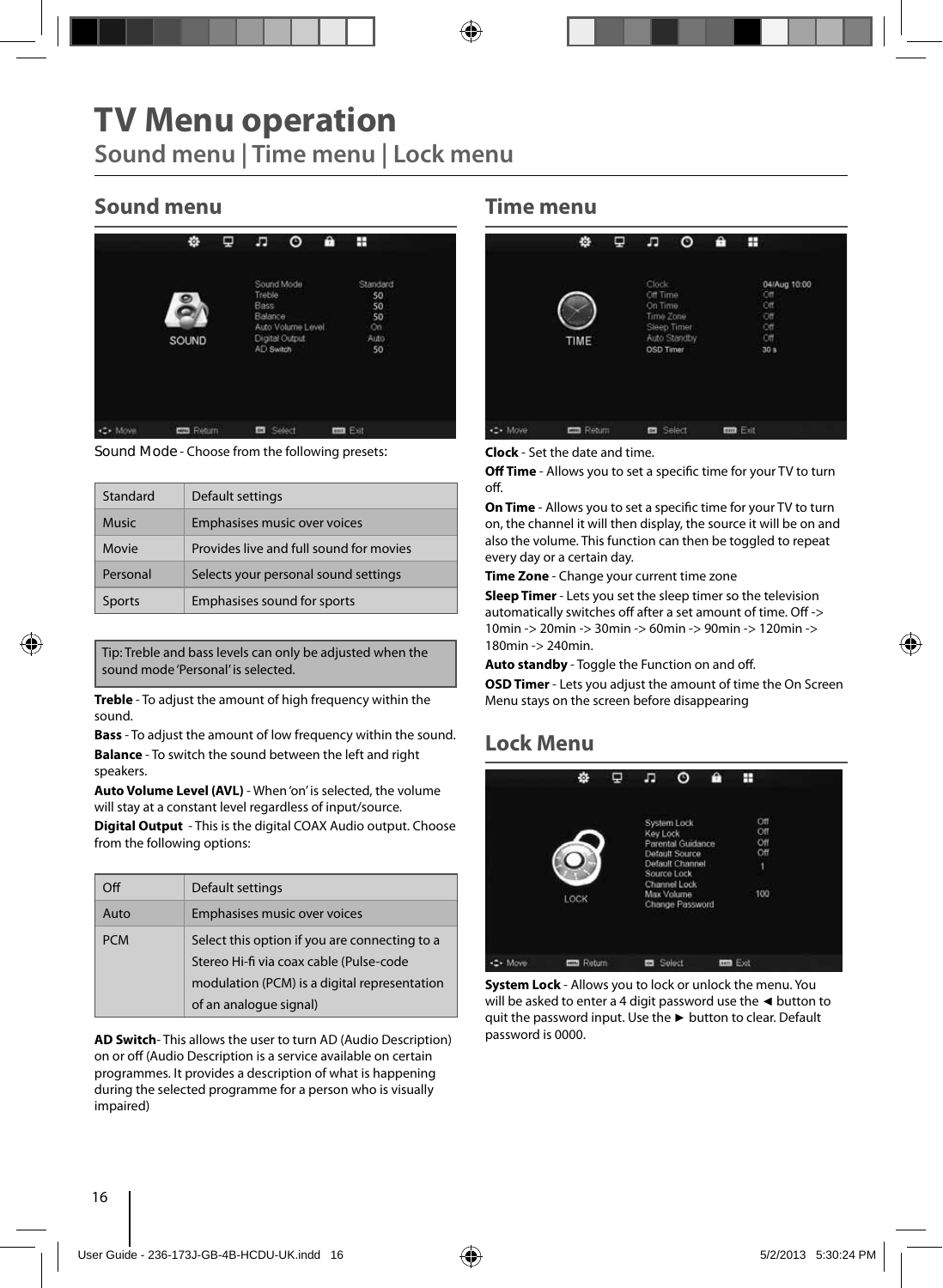## **TV Menu operation Setup menu**

**Key Lock** - Allows you to lock the buttons on the side of the TV set

**Parental Guidance** - Allows you to set the rating to block certain content based on age information

**Default Source** - Allows the user to set the default source. The default source is the source the TV starts on when first switched on

**Default Channel** - Allows the user to set a channel as the default channel on the Digital source. The default channel is the channel the TV starts on when first switched on

**Source Lock** - Allows you to lock the source menu

**Channel Lock** - Allows you to lock certain channels manually

**Max Volume** - Allows you to adjust and set the maximum volume

**Change Password** - Allows you to change the password

### **Setup menu**



**language** - Allows you to change the language of the menu. **TT Language** - Encoding settings for the proper display of teletext characters

**Audio language** - Allows the user to change the audio language

**Subtitle Language** - Allows the user to change the subtitle language

**Hearing Impaired** - This allows the user to turn on the Hearing Impaired function, this produces subtitles on the screen which provide a description of what is happening during the selected program.

**Aspect Ratio** - Within the EU the picture format varies depending on the channel/broadcast. There are a number of different options to best meet your needs.

**Auto** - Automatically displays the best picture format. So the picture is in the correct position. May have black lines at the top/bottom and/or sides.

**Original** - Will display the picture from the broadcaster without any change.



**Zoom** - The picture is the correct proportion but zoomed in to fill the screen.

**4:3** - Displays the 4:3 picture in its original size. Side bars are shown to fill the 16:9 screen.

**16:9** - Fills the screen with a regular 16:9 signal and the 4:3 signal will be streched to fill the screen



**14:9** - Displays the 14:9 picture in the correct proportion. As a result side bars are shown on the screen.

**Blue Screen** - Changes the background when there is no input between clear and a blue background (Only available on some sources).

#### **Reset:**

**Reset Menu System -** This resets the menus to factory settings.

**Reset TV Channels** - This clears all the TV channels from the television.

**Software Update (USB)** - From time to time we may release new firmware to improve the operation of the television (available to download). This menu lets you install the new software/firmware onto the television. Further details of how to do this will be issued with the firmware. Contact the helpline or refer to the 'product support' section of the website. \* after proper software update, remove USB device from TV and delete softwares from USB device.

**HDMI CEC (Consumer Electronic Control)** - Allows HDMI devices to control each other and allows the user to operate multiple devices with one remote control. (only available with compatible devices)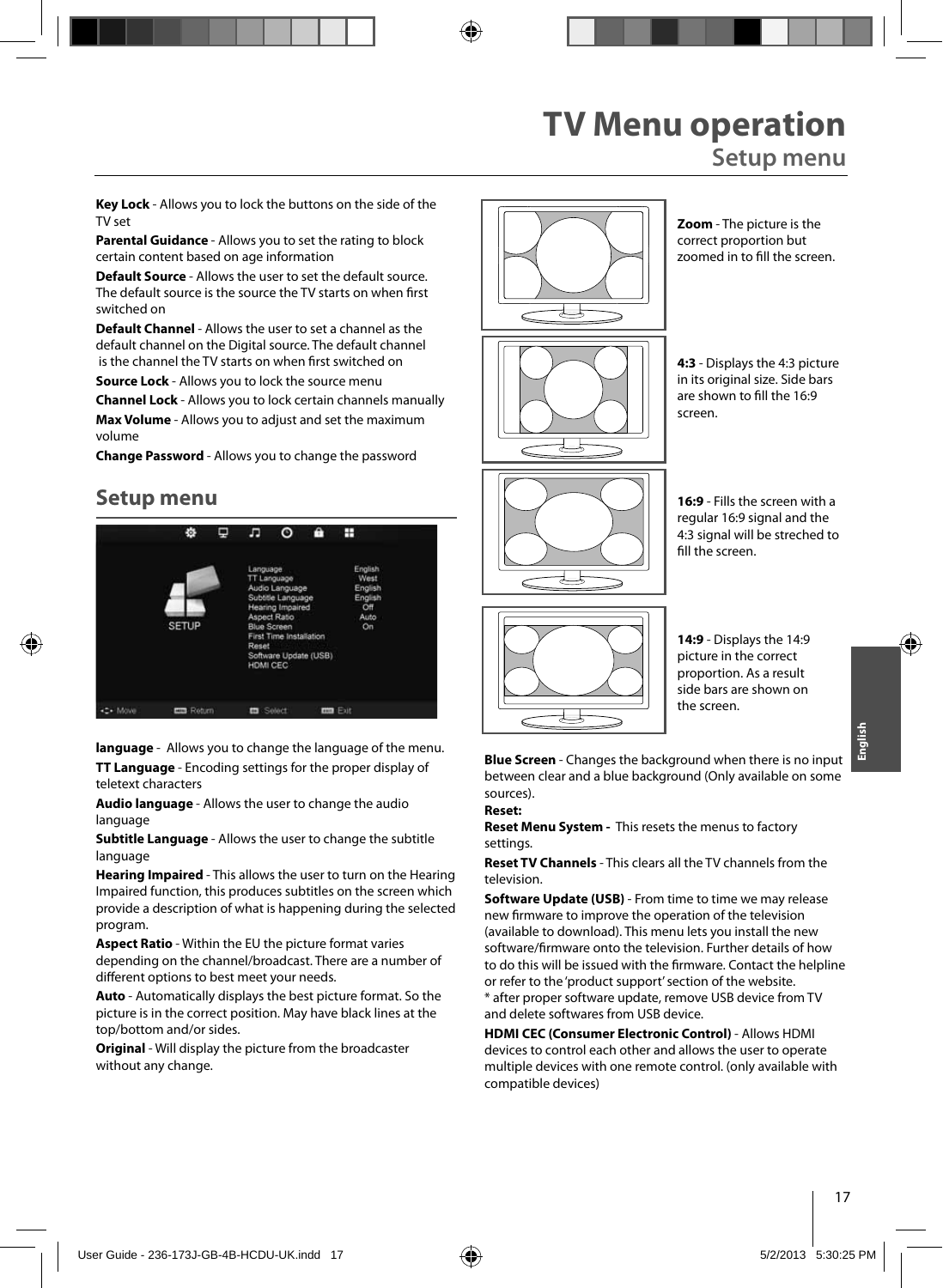## **TV Menu operation Using the television as a computer monitor**

IMPORTANT – Before connecting the computer to the television you must ensure the computer settings are correct for the television. You MUST do this using your old monitor.

How to set up for Windows XP, Windows Vista & Windows 7 (connecting via VGA cable to the TV).

- 1. Switch on your computer.
- 2. When finished booting up right click your mouse anywhere on the screen.
- 3. Left click your mouse on Properties/ Personalise.
- 4. Left click your mouse on Setting/Display Settings. Ensure the screen resolution is set to what is shown in the technical specifications section toward the rear of this user guide. To correct the resolution to that of the television move the slider.
- 5. Left click your mouse on Advance/Advanced Settings and left click on Monitor.
- 6. Left click on the drop down for Screen refresh rate and select 60 Hertz, if you experience picture noise or 'flickering', select 50 hertz or 70 hertz.
- 7. Click on Apply, then click Yes and the settings will be saved.
- 8. Now switch off your computer and connect the television (as shown).
- 9. Switch on the TV, select the input/source to VGA/PC and re-start your PC.

### **Connecting a Laptop**

In addition to the above if you are connecting a laptop to the television you will also need to activate the VGA connection on the laptop. This can vary based on the brand of laptop you have, on many brands/models, it is as per below.

- 1. Connect the laptop to the television.
- 2. On the Laptop push buttons The screen will now switch to the television.



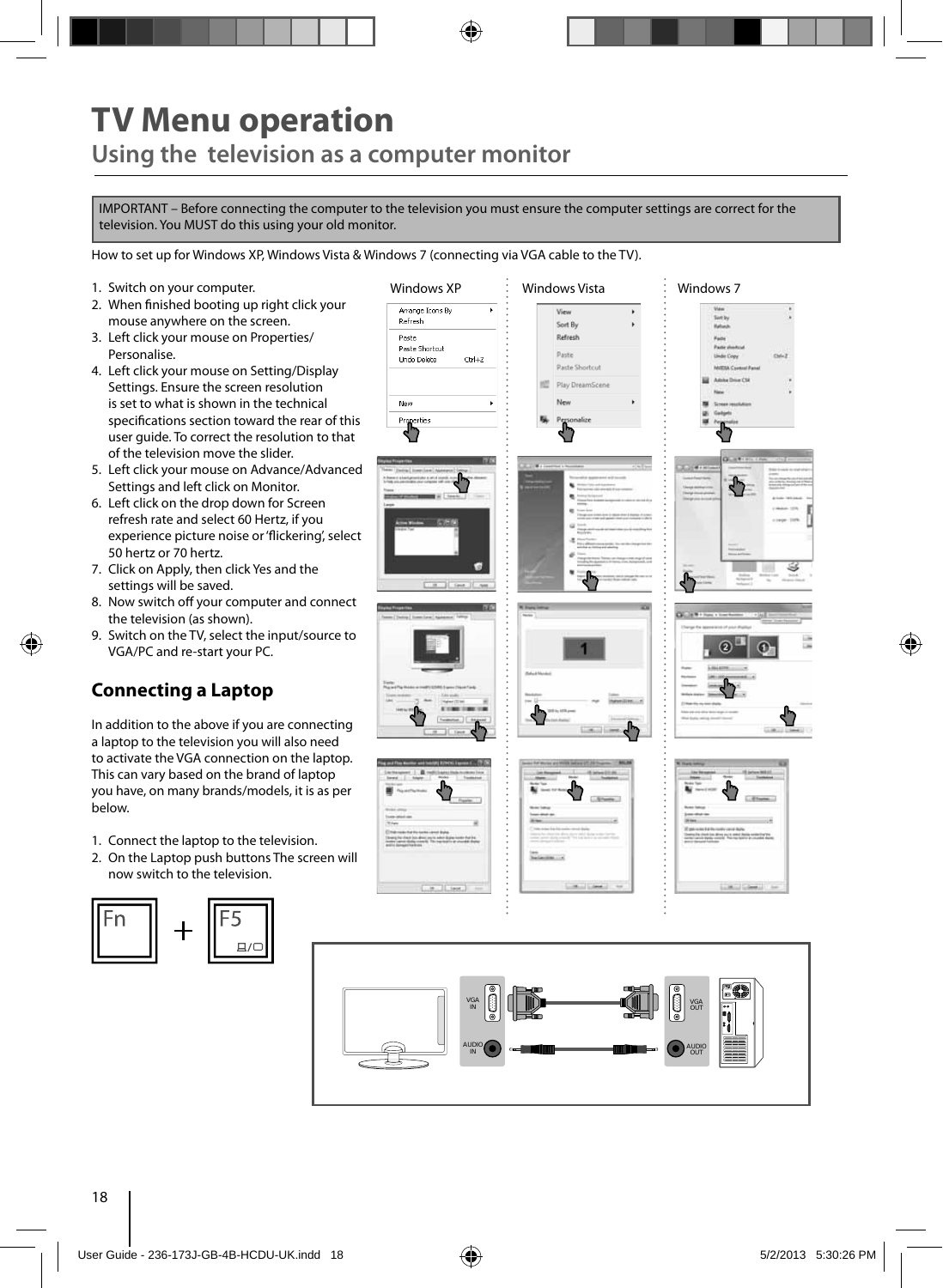### **PC Settings**



**Auto Adjust** - Lets you automatically confi gure the television to be used as a computer monitor

**H Offset** - Changes the horizontal position of the picture

**V Offset** - Changes the vertical position of the picture

**Size** - increase picture size

**Phase** - To adjust delay time of phase in order to reduce the noise of picture

**Position Reset** - Changes back to the original settings

Tip: If the computer is left in-active for a period of time, the television will switch into a 'sleep' state (the screen  $\vert$  will power off to save power). To switch back on press the **Postandby button. Position Resetting back to the original settings** 

## **7 Day TV Guide**

|                     |                                                                                                                                                                                                                                                                                                                         | 7 Day TV GUIDE                 |                                 |  |
|---------------------|-------------------------------------------------------------------------------------------------------------------------------------------------------------------------------------------------------------------------------------------------------------------------------------------------------------------------|--------------------------------|---------------------------------|--|
| Season <sub>2</sub> | 10 Years Younger: The Challenge<br>Support worker Janice Cassidy's lifestyle of long working hours and a penchant for tanning<br>has taken its toll, while the stress of bringing up two daughters and heavy smoking has<br>affected interior designer Shere Morady. Surgeon Jan Starek and the team set out to provide |                                |                                 |  |
|                     |                                                                                                                                                                                                                                                                                                                         |                                | 04 Aug 2010 10:42               |  |
| BBC <sub>1</sub>    | 05:00-06:00                                                                                                                                                                                                                                                                                                             |                                | 10 Years Younger: The Challenge |  |
| BBC <sub>2</sub>    | 06:00-06:30                                                                                                                                                                                                                                                                                                             | The Simpsons                   |                                 |  |
| ITV1                | 06:30-07:00                                                                                                                                                                                                                                                                                                             | Hollyoaks                      |                                 |  |
| Channel 4           | 07:00-08:00                                                                                                                                                                                                                                                                                                             | Channel 4 News                 |                                 |  |
| five                | 08:00-09:00                                                                                                                                                                                                                                                                                                             |                                | How to Look Good Naked          |  |
| BBC <sub>3</sub>    | 09:00-10:00                                                                                                                                                                                                                                                                                                             |                                | Newlyweds: The One Year Itch    |  |
| BBC4                | 10:00-11:15                                                                                                                                                                                                                                                                                                             | <b>Big Brother</b>             |                                 |  |
| ITV2                | 11:15-11:45                                                                                                                                                                                                                                                                                                             | The Big Bang Theory            |                                 |  |
| * Record            | * Remind                                                                                                                                                                                                                                                                                                                | Prev.Day<br><b>Patove View</b> | Next Day<br><b>O</b> Display    |  |

TV Guide is available in Digital TV mode. It provides

information about forthcoming programmes (where supported by the Digital channel). You can view the start and end time of all programmes and on all channels for the next 7 days and set reminders.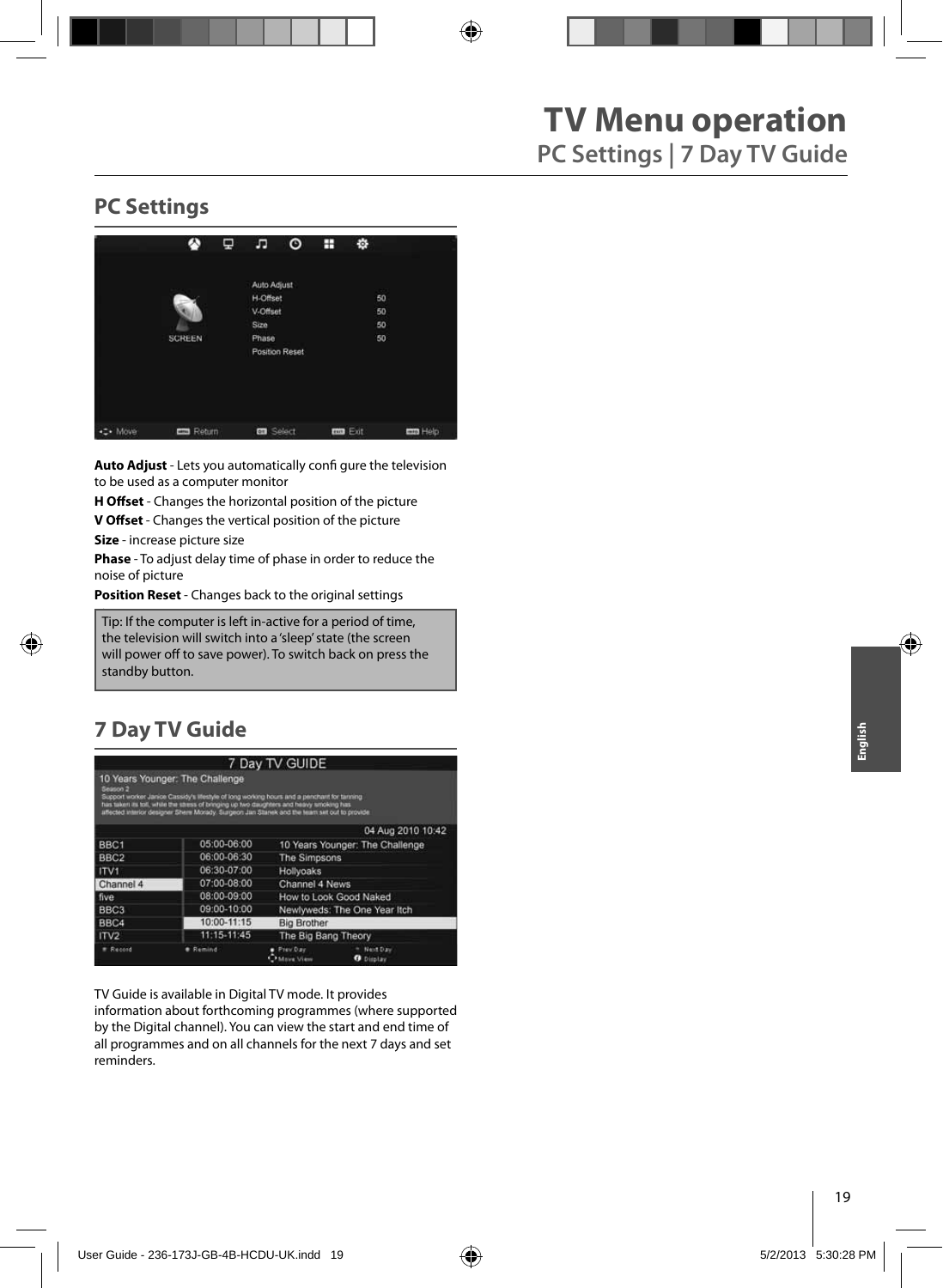## **TV Menu operation DVD Menu**



**TV Display** - Choose from the following options

| 16:9              | Full screen picture format                   |
|-------------------|----------------------------------------------|
| 4:3               | PS Traditional picture format, often used on |
| Pan scan          | old film                                     |
| 4:3               | LB Traditional picture which has been        |
| <b>Letter box</b> | adapted for widescreen                       |
| Wide              | Widescreen picture format                    |

**TV Type** - Choose from the following options

| PAL         | The standard for discs from UK/Europe, most<br>of Asia, Australia etc |
|-------------|-----------------------------------------------------------------------|
| Multi       | The standard for discs from UK/Europe,<br>most of Asia, Australia etc |
| <b>NTSC</b> | Normally used for discs from North America,<br>Japan etc              |

**Default** - This option allows you reset all DVD settings to factory settings

**Downmix** - Choose from the following options

| LT/RT  | Converts from multi-channel sound to |
|--------|--------------------------------------|
|        | mono                                 |
| Stereo | Converts from multi-channel sound to |
|        | stereo                               |

**Dynamic Range** - This is the difference between the quietest and loudest sounds. This setting works only with DVD discs recorded in Dolby digital.

| Full | Set this to listen with the range recorded on<br>the disc                                 |
|------|-------------------------------------------------------------------------------------------|
| 3/4  | Set this to listen with a range<br>equivalent to a normal television                      |
| 1/2  | Set this to listen with a smaller<br>difference between the maximum<br>andminimum volume  |
| 1/4  | Set this to listen with a smaller difference<br>between the maximum and minimum<br>volume |
|      |                                                                                           |

**Dual Mono**

| Stereo   | Outputs 2 channels of sound both left and<br>right                  |
|----------|---------------------------------------------------------------------|
| Mono L   | Outputs left side sound                                             |
| Mono R   | Outputs right side sound                                            |
| Mix mono | Outputs a single channel of sound but mix<br>between right and left |

#### **Tip:**

This TV/DVD player is pre-set to play Region 2 DVDs. In the event you wish to use the TV/DVD in another country that uses different region discs, please visit www.skymediauk.co.uk. Select 'Product Support', 'Changing Region'.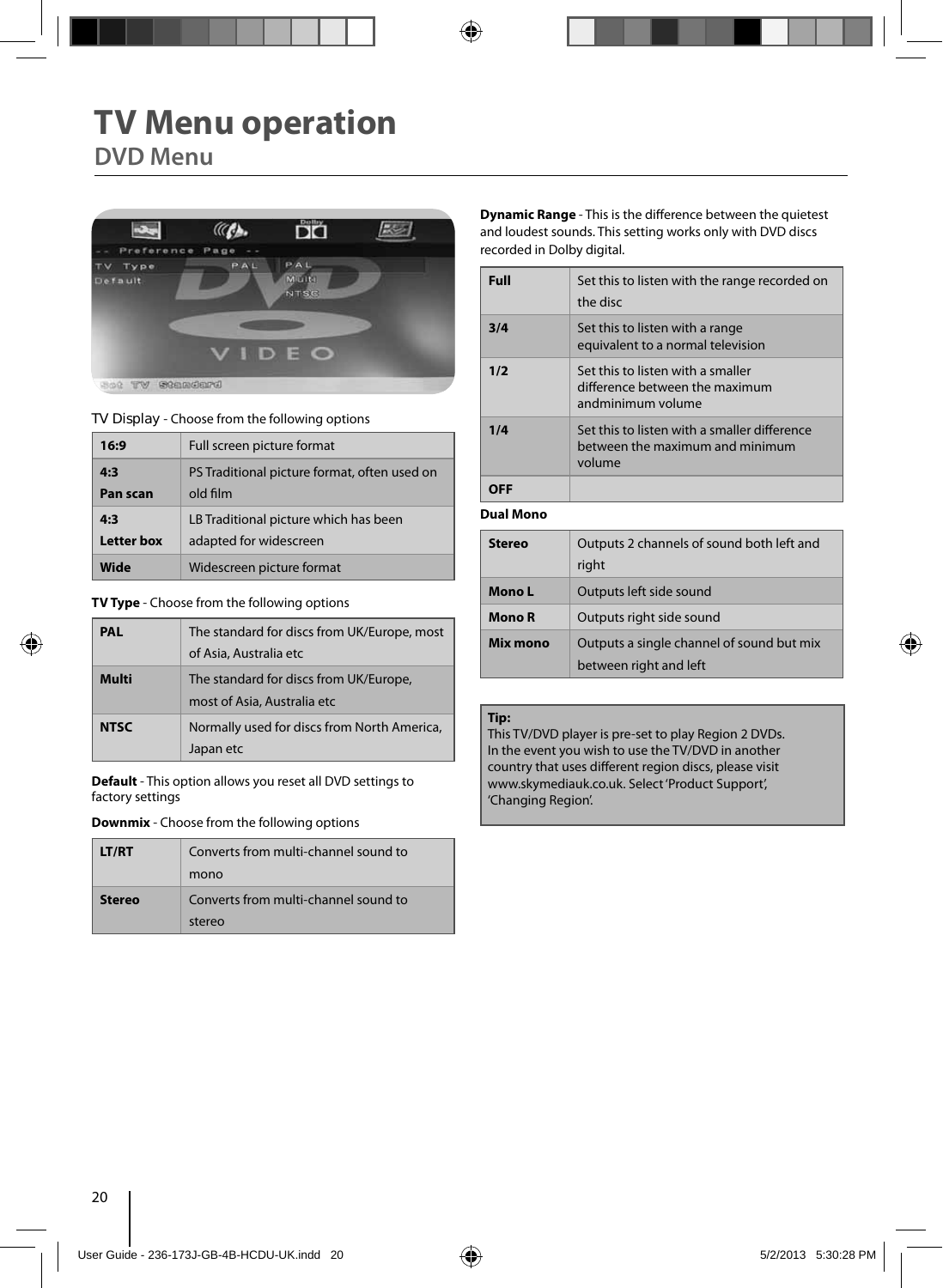USB mode offers playback of various different types of content that you have saved on your USB Memory Stick.

Please refer to technical specification page for compatible file types

On switching to USB source the above menu screen will appear. The content will be divided into Photo, Music, Movie and Text based on file type.



You can navigate through the menus using the scroll ▲/▼/◀/► buttons. To confirm the item you wish to play/view press [OK] button.



You can now access the item. Press OK to view.



Select the drive you require. (If your drive only has 1 partition you will only see 1 item).



While viewing you control the item using or by pressing ( i ) and using  $\triangle$ /▼/◀/► and (OK) shown in fig (1) below

Fig (1)

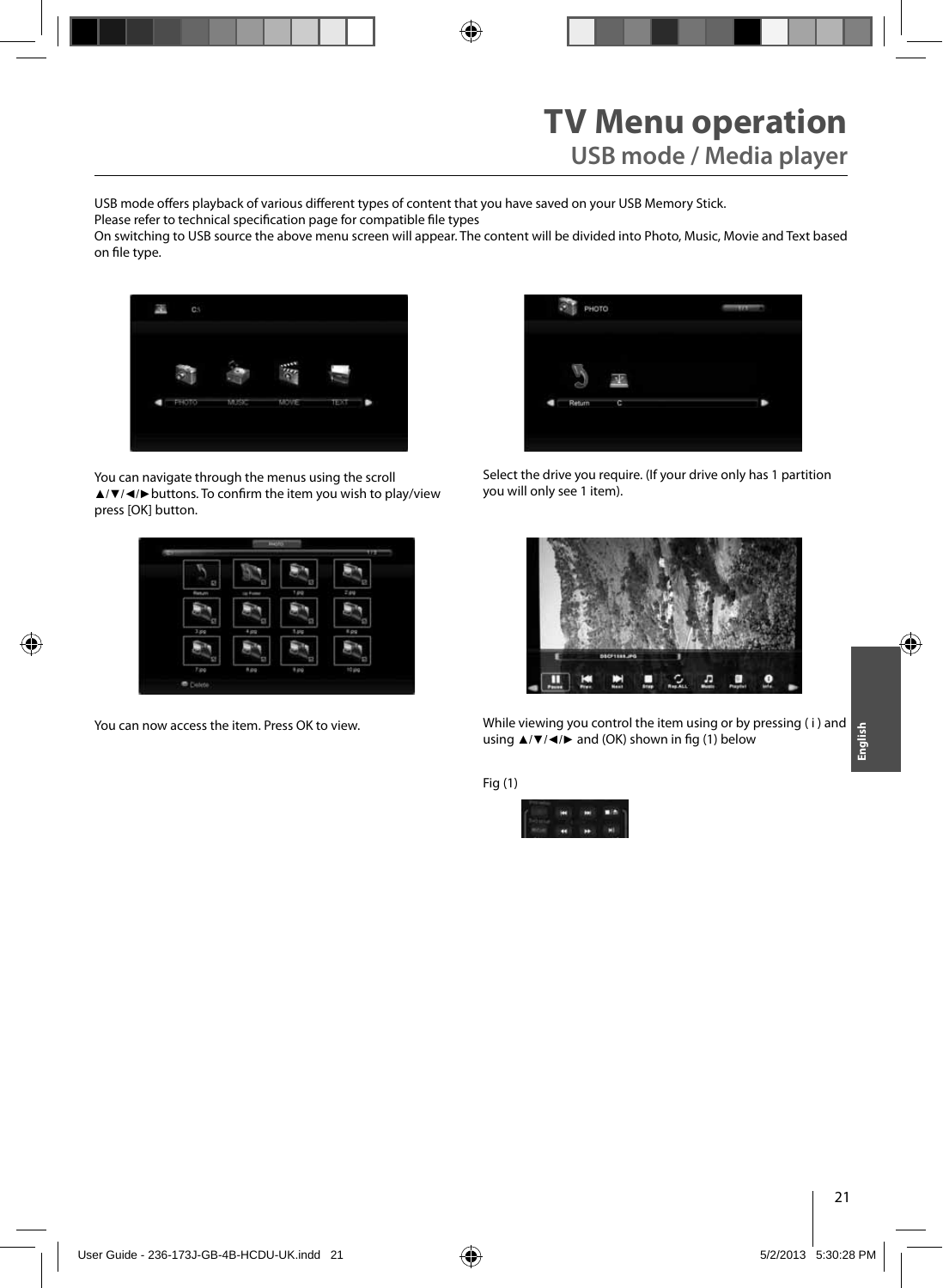## **OPERATING THE TV WITH A UNIVERSAL OR SKY (BSKYB) REMOTE CONTROL**

#### **Option 1) Connecting your TV to your Sky box (when both the TV and Sky Box are located in the same room)**

Depending on your Sky Box & TV model, connect either by SCART or HDMI cables (available separately)

If connecting by SCART, select the 'Input source' on the TV as SCART.

If connecting by HDMI, select the 'Input source' on the TV as HDMI (if the TV has more than 1 HDMI port, ensure you select the input source to match the HDMI numbered port on the rear of the TV)

If you wish to use your Sky remote to operate the TV's functions, you will need a Sky remote control (Revision 9 or later) and you will need to programme a 4 digit code into it. See bottom of this page.

#### **Option 2) Connecting your TV to your Sky box (when your Sky box is located in a**  different room to the TV)

Please note, if you are adding a 'Magic Eye/TV Link' to your system so that you can use your Sky remote control to change the Sky channel in the room where the 2nd TV is located, please refer to the instructions included with the TV link/magic eye in order to ensure the RF or RF2 output on your Sky box is powered on. (The red LED light on the TV link/magic eye will light up if the RF / RF2 output is correctly set up) If you do not have the instructions that came with the TV link/magic eye, instructions on how to do it can be found on our web site.



1) To tune the TV to the Sky box, on the 2nd TV, select the 'Analogue' input source.

2) Select the channel that you wish to store the Sky

box/channel on. (If you do not use channels 1-5 because you no longer have analogue terrestrial channels after digital switchover, you may choose to select channel 1 to store the Sky box/channel, if you still have and use analogue channels 1-5, you may for example decide that channel 6 is the best option for you)

3) Press the corresponding number on the remote control to select the desired analogue channel chosen as per point 2 above. 4) On the TV remote control, press Menu. Now navigate through the menus to select Manual Tuning or Analogue Manual tuning (refer to the Tuning/Channel menu section of this user guide if necessary)

5) Manually tune in the channel (usually, the Sky box is at a frequency between 800Mhz and 850Mhz) once the Sky box/channel is found, press 'OK' to store it.

If you wish to use your Sky remote to operate the TV's functions, you will need a Sky remote control (Revision 9 or later) and you will need to programme a 4 digit code into it. See below.

#### **Using a Sky Remote or a Universal Remote to operate your TV**

Sky Remote Control, If you wish to use your Sky remote to operate the basic functions of your TV, you need to programme a 4 digit code into it. Please note. you will need the latest Sky Revision 9 remote control as this is the only version that includes the latest software/firmware necessary to operate this model of TV. All codes can be found on our website. If you wish to upgrade/ replace your existing Sky remote control to the latest version, you can do so on our web site.

Universal Remote Control, If you wish to use a Universal remote control to operate your TV, please refer to the web site for a full list of codes. (Please note we only have codes for One for All branded remote controls, if you have an alternative brand of Universal remote, please refer to the manufacturer for the code.)

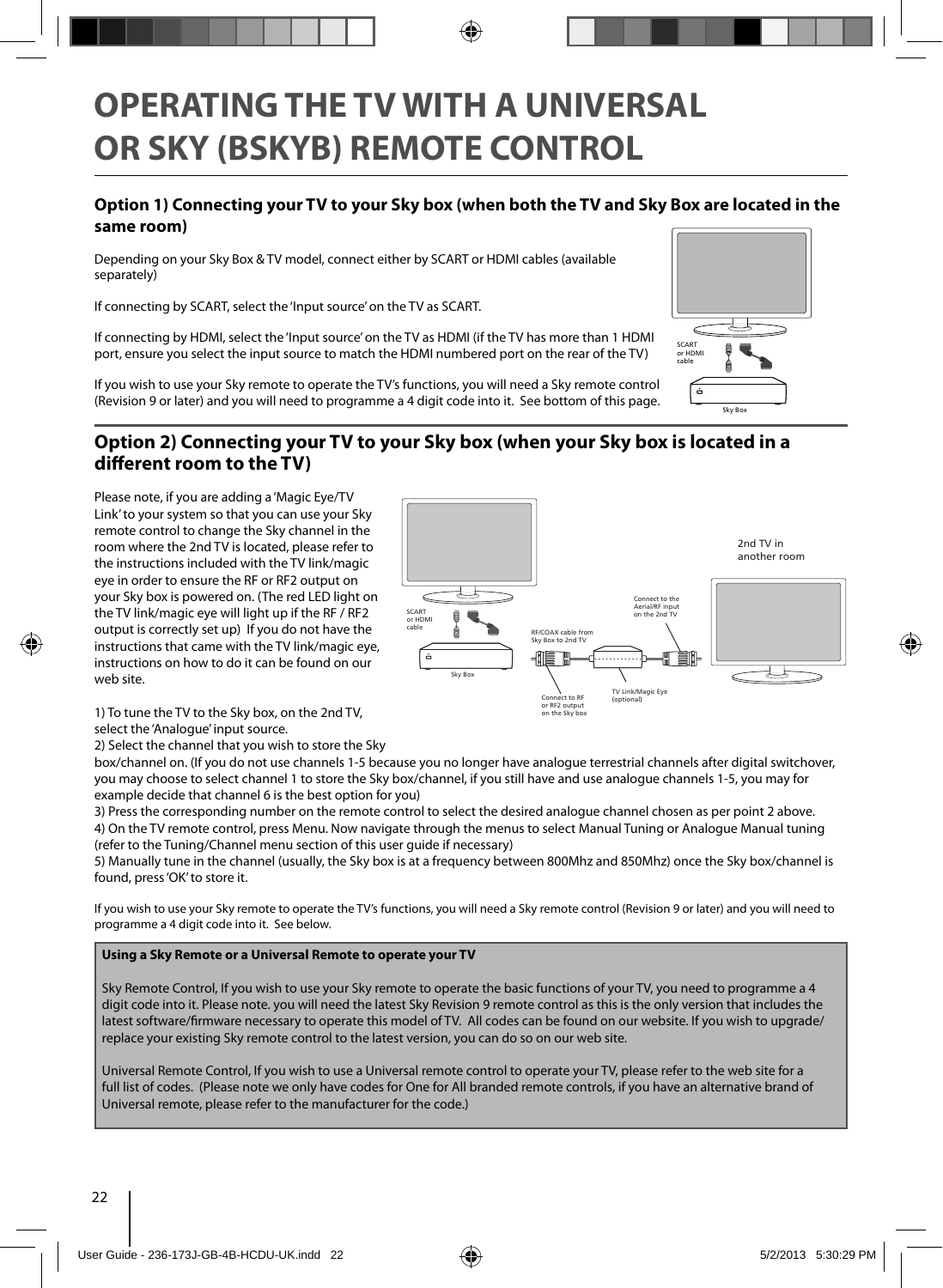# **Frequently asked questions**

| General                    | I would like to have louder<br>sound by connecting<br>additional speakers.                                                               | There are 2 options:<br>1) Use Digital COAX output connected to an external amplifier/surround sound<br>system.<br>2) Use the 3.5mm headphone output and a 3.5mm to phono cable (available<br>separately) to connect to an amplifier/surround sound system.                                                                                                                                                                                                                                                                                                                  |
|----------------------------|------------------------------------------------------------------------------------------------------------------------------------------|------------------------------------------------------------------------------------------------------------------------------------------------------------------------------------------------------------------------------------------------------------------------------------------------------------------------------------------------------------------------------------------------------------------------------------------------------------------------------------------------------------------------------------------------------------------------------|
| General                    | Why are some options in<br>the menu unavailable and<br>greyed out.                                                                       | Some options are only available in certain sources, i.e. HDMI, PC/VGA. They are<br>unavailable in the other sources where they have no affect.                                                                                                                                                                                                                                                                                                                                                                                                                               |
| General                    | Can I stop my TV turning off<br>after 4hrs?                                                                                              | Yes<br>1) In the picture settings menu, de-select Eco-home<br>2) In the time settings menu, scroll down to Auto standby and select OFF                                                                                                                                                                                                                                                                                                                                                                                                                                       |
| <b>TV</b>                  | I have tuned in Digital TV<br>but I am not receiving any<br>or all of the channels and/<br>or the channels I receive are<br>breaking up. | 1) Check you are in an area that can receive Digital TV.<br>2) Check you are using an aerial that is able to receive a good digital signal. In most<br>cases, you will need an outdoor digital hi-gain/wideband aerial. In areas that have<br>excellent digital coverage, you may be able to use a loft type aerial but it is highly<br>likely that you will also need to connect a booster between the back of the TV and the<br>TV aerial wall socket. Unfortunately, to receive a good enough digital signal, it is not<br>possible to use a portable/indoor type aerial. |
| <b>TV</b>                  | I have re-tuned my television<br>but when I switch it off it is<br>not storing the channels.                                             | Complete a first time installation, please refer to the set-up menu section of the<br>manual of how to do this.                                                                                                                                                                                                                                                                                                                                                                                                                                                              |
| <b>DVD</b>                 | I have inserted a disc but it is<br>not playing                                                                                          | 1) Ensure you have inserted put the disc in facing the correct way forward<br>2) Ensure the disc is clean and is not scratched<br>3) Some copied discs will not play.<br>4) Check the DVD is a region 2 disc - to change the region of the DVD player, refer<br>to section 'Changing Regions'.                                                                                                                                                                                                                                                                               |
| <b>VCR/DVD</b><br>Recorder | I have connected the TV to<br>my VCR or DVD Recorder via<br>SCART but it is not recording.                                               | In addition to connecting via SCART, you should connect the aerial cable from the<br>wall socket to your VCR/DVD Recorder and another aerial cable from the VCR/DVD<br>Recorder to the TV.                                                                                                                                                                                                                                                                                                                                                                                   |
| <b>Game Consoles</b>       | I have connected my PS3 to<br>the TV via HDMI, but I am<br>not receiving any pictures or<br>sound on my Television.                      | 1) Ensure the TVs source is on HDMI.<br>2) Check your settings on your PS3 are as per the PS3 instruction manual.                                                                                                                                                                                                                                                                                                                                                                                                                                                            |
| <b>Game Consoles</b>       | I have connected my Xbox<br>360 to the TV via Component<br>Cables (Red, Green & Blue)<br>but I am not receiving any<br>sound.            | Component cables only provide HD Pictures. For the sound you will need to connect<br>the Red & White audio cables on the Xbox to the Red & White phono inputs on the<br>rear of the TV. Please refer to the 'Connections' pages.                                                                                                                                                                                                                                                                                                                                             |
| <b>USB Mode</b>            | I have inserted a USB Memory<br>Key, but the TV does not<br>recognise it.                                                                | Ensure the USB Memory Key is formatted to type FAT32.                                                                                                                                                                                                                                                                                                                                                                                                                                                                                                                        |
| <b>USB Mode</b>            | Using a USB portable hard<br>drive.                                                                                                      | If you wish to use a portable hard drive larger than 32GB, please note that it must<br>be formatted to the FAT32 file system in order to operate on this TV. Windows XP/<br>Vista computers are only capable of formatting up to 32GB, therefore, you will need a<br>software programme/utility to format larger hard drives. Please refer to the web site<br>for more information.                                                                                                                                                                                          |
| System Lock                | I have changed the password<br>on the television and now<br>forgotten it.                                                                | There is a master password of 4711, to gain access to the TV menu and reset the<br>normal password.                                                                                                                                                                                                                                                                                                                                                                                                                                                                          |

Notice: The supplier may change the software and on screen graphics without notice.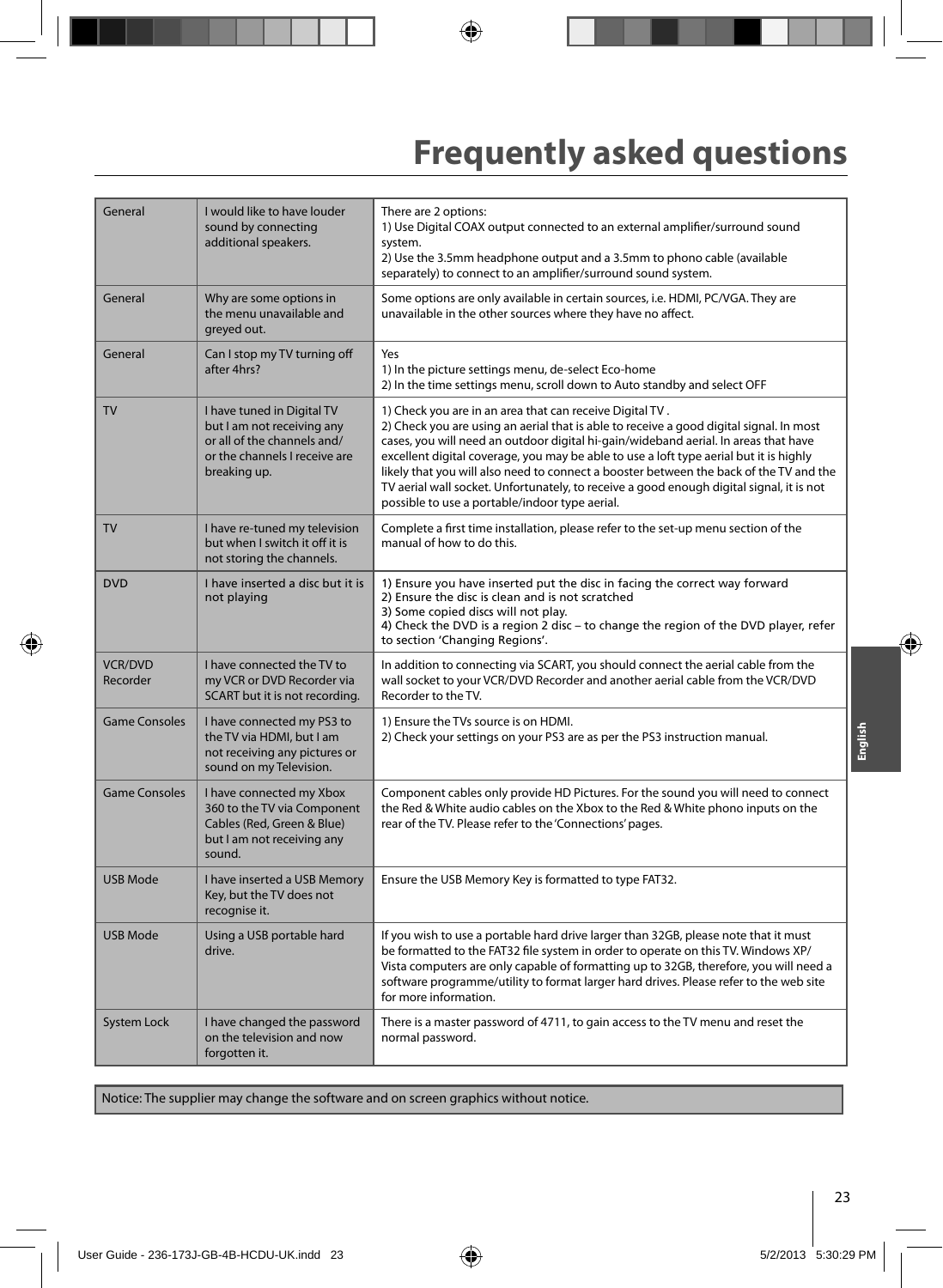# **Technical specification**

| Model                                     | 236/173J-GB-4B-HCDU-UK                                                                                |
|-------------------------------------------|-------------------------------------------------------------------------------------------------------|
| Screen size (diagonal)                    | 23.6"/60cm                                                                                            |
| <b>Resolution</b>                         | 1366 x 768                                                                                            |
| <b>PC RGB</b>                             | <b>YES</b>                                                                                            |
| <b>RF</b>                                 | 75 ohm- aerial/PAL-SECAM                                                                              |
| <b>Video Inputs</b>                       | 2 x HDMI, 1 x VGA/PC, 1 x USB, 1 x Composite/Video, 1 x Component/YPbPr                               |
| <b>Sound Inputs</b>                       | 1 x 3.5mm jack for PC audio input, 1 x pair RCA Audio input shared for Video<br>and YPbPr (component) |
| <b>Sound Outputs</b>                      | $1 \times$ COAX – audio output, $1 \times$ output for headphones                                      |
| <b>USB Port</b>                           |                                                                                                       |
| Sound power, watts                        | $2 \times 5$                                                                                          |
| <b>Voltage and power</b><br>consumption   | 110-240 V 50/60 Hz 25/50W (Ecohome/Standard) (in standby mode less than 0,5 W)                        |
| <b>Dimensions including</b><br>stand (mm) | 579W x 408H x 195D                                                                                    |
| Net weight (Kgs)                          | 4.9                                                                                                   |

| Media          | File Ext. | Codec                         |                                       |                                                    |
|----------------|-----------|-------------------------------|---------------------------------------|----------------------------------------------------|
|                |           | Video                         | Audio                                 |                                                    |
| <b>Movie</b>   | .mpg      | Mpeg-1, Mpeg-2                |                                       | Max Resolution: 1920x1080<br>Max Data rate: 40Mbps |
|                | .avi      | Xvid, MJPEG,<br>MPEG-4 SP/ASP |                                       |                                                    |
|                | .ts       | Mpeg-2                        |                                       | Max Resolution: 1920x1080                          |
|                | .mov      | Mpeg-4 SP/ASP                 | MP3, WMA                              | Max Data rate: 40Mbps                              |
|                | .mkv      |                               |                                       |                                                    |
|                | .dat      | Mpeg-1                        |                                       |                                                    |
|                | .mp4      | Mpeg-1, Mpeg-2                |                                       | Max Resolution: 1024x768                           |
| <b>Music</b>   | vob.      | Mpeg-2                        |                                       | Max Data rate: 40Mbps                              |
|                | .mp3      |                               | MP3                                   | Sample Rate 16K-48KHz                              |
|                | .wma      | $\overline{\phantom{0}}$      | Bit rate: 32K - 442Kbps<br><b>WMA</b> |                                                    |
| <b>Picture</b> | .jpg      | Progressive JPEG              |                                       | Max Resolution: 1024x768                           |
|                | .jpeg     | <b>Baseline JPEG</b>          |                                       | Max Resolution: 8192x8192                          |
|                | .bmp      | <b>BMP</b>                    |                                       | Max Resolution: 6500x6500                          |
|                |           |                               |                                       |                                                    |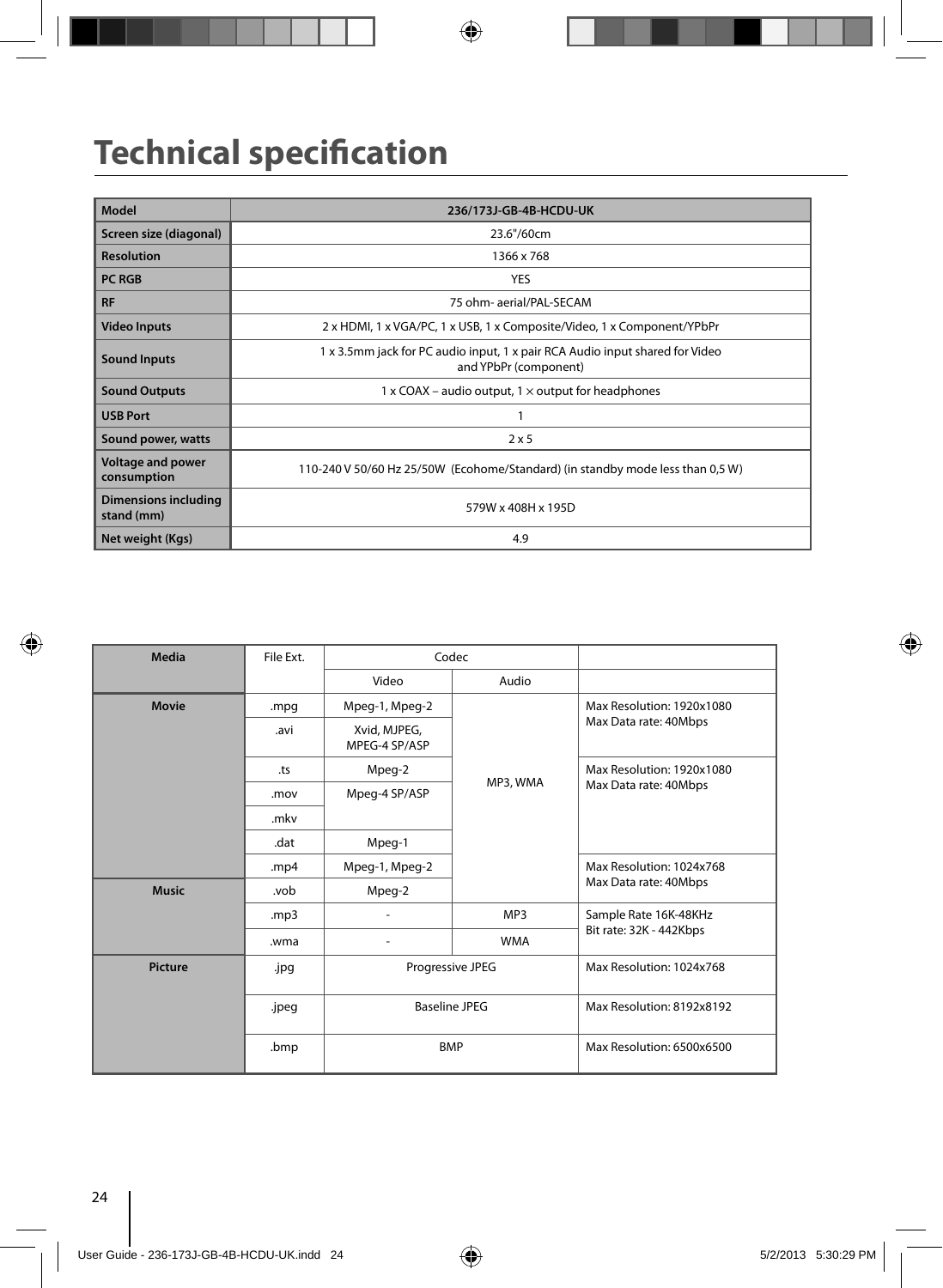# **Index**

| TV buttons & Source menu $\ldots \ldots \ldots \ldots \ldots \ldots \ldots \ldots \ldots 11$ |  |
|----------------------------------------------------------------------------------------------|--|
|                                                                                              |  |
|                                                                                              |  |
|                                                                                              |  |
|                                                                                              |  |
|                                                                                              |  |